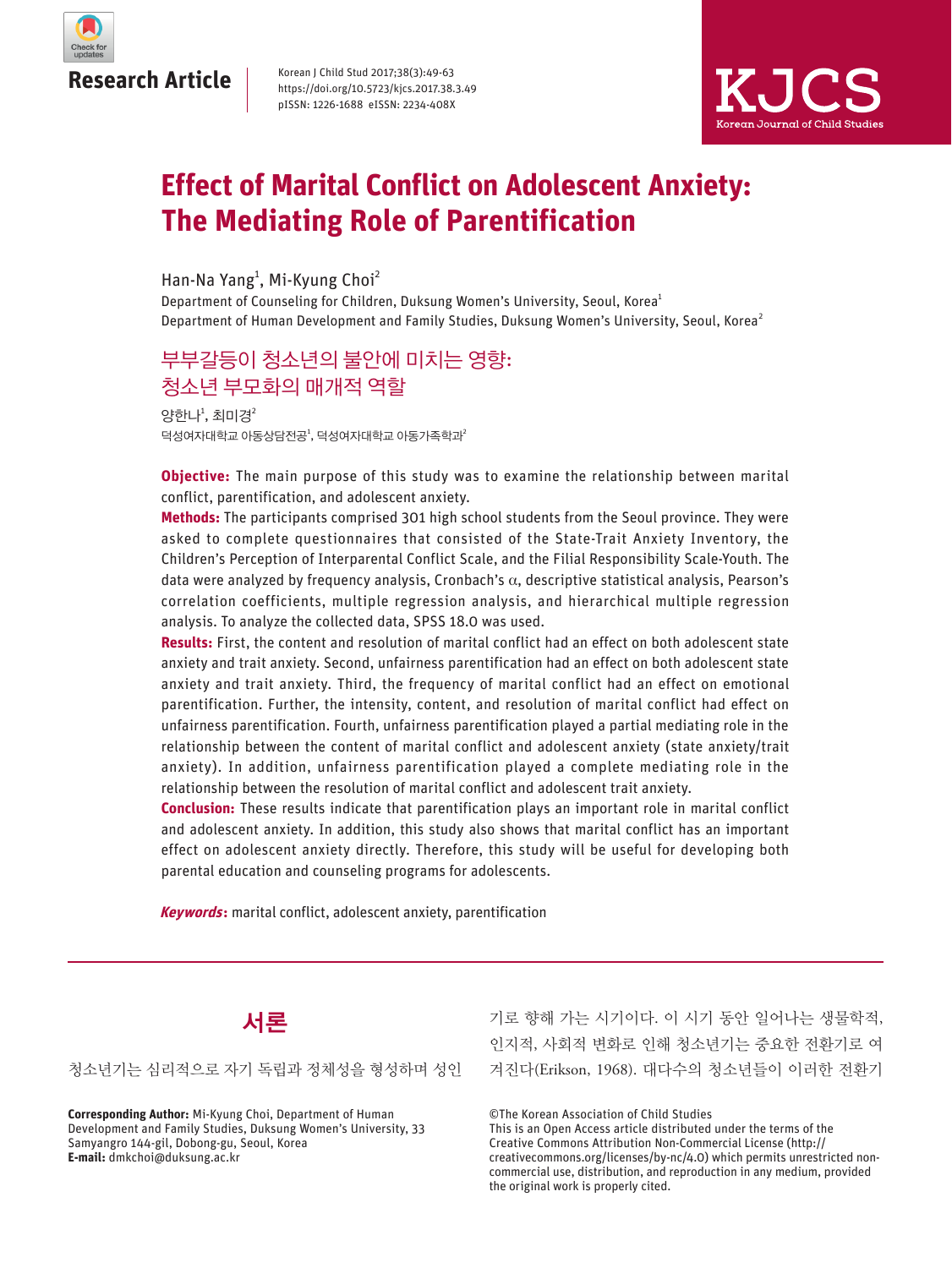를 성공적으로 보내는 반면, 일부 청소년들은 많은 고통을 경 험하기도 한다(S. I. Kang, 2007). 한국청소년상담복지개발원 의 2012년 상담경향 분석보고서를 보면 2009년 9만 20건이었 던 상담 건수가 2012년 14만 9307건으로 66% 늘었고, 정신건 강 관련 상담은 6713건에서 1만 3767건으로 100% 이상 증가 했으며 방문상담 3천 500건 가운데 우울증과 불안감, 자살, 자 해 등 정신건강 상담이 25.5%(882건)로 가장 많았다. 또한 통 계청·여성가족부의 2016 청소년 통계를 보면 2014년 청소년의 사망원인은 고의적 자해가 7.4%로 가장 많았고, 자살생각과 관련한 여러 변인들 중 우울과 불안이 가장 강력한 매개변인 으로 언급되고 있다(B. Y. Kim, 2008; M. Kim & Kim, 2013; D.- K. Moon & Kim, 2011). 이러한 결과는 우리나라 청소년들의 심리 상태가 매우 불안한 상황이며 불안이 청소년의 심리건강 적신호 중 하나로 나타나고 있음을 보여준다. 이와 같이 혼란 스럽고 불안정한 시기에 있는 청소년의 정신건강에 대한 연구 자들의 관심이 증가하면서 청소년 불안에 대한 많은 연구들이 진행되었으나 주로 시험불안, 발표불안 등의 특정불안과 사회 불안에 초점을 맞추었거나 불안과 우울의 이질성을 고려하지 않은 채 진행되었다(S.-G. Choi, 2017; J. Kim, 2011; M. H. Kim, 2017; Y. J. Lee, 2013; J. W. Yoon, 2010). 따라서 본 연구에서는 청소년이 경험하는 일반적인 불안을 중심으로 조사하였다.

불안에 대한 관심이 대두되면서 불안에 영향을 미치는 관련 변인들을 조사한 국내외 연구들(Eoh, 2005; Han, Lee, & Row, 2014; Jeong Soo Lee, 2006; S.-M. Lee & Yoo, 2013; Plunkett, Henry, Robinson, Behnke, & Falcon, 2007; Shin & Ha, 2010)이 이루어졌다. 청소년의 불안과 관련하여 주로 연구되 어 온 변인들은 개인의 특성 및 환경적 변인이었으며, 환경적 변인들로는 가정, 또래집단, 학교 등이 주로 연구되었다(Eoh, 2005; Jeong Soo Lee, 2006). 이 중 가정환경은 청소년의 불안 에 영향을 미치는 주요 변인으로 알려졌으며(S. Y. Park, Lee, Song, & Soenens, 2008), 특히 부부갈등이 자녀의 부적응과 관 련이 깊은 변인으로 나타났다(Davies & Cummings, 1994; Lim & Yoon, 2010). 실제로 부부갈등은 자녀의 우울, 불안과 같은 정서적 부적응과 밀접히 관련되었으며(Hwang, 2000; E. H. Song, 2005), 부부갈등을 강하게 지각할수록 자녀의 우울과 불 안이 심해졌다(A.-R. Jo, 2014). 또한 M.-K. Choi (2012)의 연구 에서도 자녀가 부모간의 부부갈등을 높게 지각할수록, 즉 부 부갈등의 강도가 높고 빈도가 잦고 잘 해결되지 않으며 갈등 의 내용이 자녀 본인에 관한 것일수록 불안이 높다는 결과가 보고되었다. 따라서 본 연구에서는 불안과 관련이 깊은 부부 갈등을 조사하였다. 한편 부부갈등과 자녀의 불안 등의 심리

적 부적응을 조사한 연구들은 주로 아동을 대상으로 이루어졌 으며 청소년을 대상으로 한 연구는 소수에 그친다(J.-Y. Kim, 2007; Jeong-Soon Lee, 2010; K. M. Yoon, 2011). 청소년기는 신 체적, 정서적, 변화들을 겪으며 혼란과 갈등을 경험하기 쉬운 시기로(Achenbach, 1991) 가족 내 갈등, 친구관계, 학업에 대한 부담감 등으로 인한 스트레스가 높고(W.-K. Choi, 2004), 특히 이 시기에 가정 내에서 부모간의 갈등을 경험할 때 청소년의 심리적 불안감이 가중될 수 있다. 따라서 본 연구에서는 발달 적으로 불안감을 느끼기 쉬운 청소년을 대상으로 가정 내 부 부갈등이 불안에 미치는 영향을 조사하였다.

부부갈등 외에 가정환경 내의 경험을 통해 자녀의 정서적 부적응을 야기할 수 있는 변인으로, 자녀가 어린 시절부터 부 모를 보살피는 역할을 맡게 되는 부모 자녀간의 역할전이인 부모화(parentification)가 주목된다(Bozormenyi-Nagy, Spark, 1973). 부모화와 관련해 Bowlby (1977)는 "역전된 부모 자녀관 계(inverted child-parent relationship)"로 그 심각성에 관해 언급 하였다. 즉, 겉으로 보기에는 바람직한 자녀 역할을 하고 있는 것 같지만, 이는 자녀가 진정으로 원한 것이 아니며 자녀의 정 신건강에 도움이 되지 않는다는 것이다(Jurkovic, 1997). 이와 같이 부모화가 여러 형태의 개인 . 가족의 역기능에 영향을 준 다는 것이 명백해지면서, 국외에서는 부모화의 결과에 대한 연구가 다양하게 수행되었다(Byng-Hall, 2002; Wells & Jones, 2000). 부모화가 어느 정도는 정상적이며 적절할 수 있다는 것 을 주장하는 연구결과도 있지만(Earley & Cushway, 2002), 가정 안에서 가중되었거나, 분명하게 정해져있지 않거나, 부모의 권위와 지지가 결여된 책임감은 자녀의 정신적 고통을 발생 시켰고(Kerig, 2005), 부모화된 자녀들은 종종 우울과 자기비 난 및 낮은 자아존중감을 경험하였으며 불필요한 걱정, 사회 적 소외감, 신체화 장애를 경험하였고(Byng-Hall, 2002) 수치 심과 과도한 죄의식, 피학적 성격, 자기애적 성격, 정신적 분열 을 보이기도 했다(Wells & Jones, 2000). 또한 부모화는 내재적, 외재적 증상을 보이는 청소년이 보고한 부모-자녀 관계에서 의 낮은 온정성 및 지지에 관한 지각과도 관련이 있었다(Peris, Goeke-morey, Cummings & Emery, 2008). 우리나라에서는 Cho (2004)가 부모화는 자녀에게 과중한 책임을 주고, 부모화된 자 녀의 행동은 가족의 암묵적인 역할기대 안에서 유지되기 쉬우 며, 부모화된 자녀들이 느끼는 불공평성과 표현되지 못한 욕 구로 인해 문제가 발생할 수 있다고 지적하였다. 부모화 경험 중에서도 특히 불공평한 경험을 한 집단이 부모와의 관계에서 과도한 책임감, 불안, 불신감, 분노, 화 등의 감정을 가지고 있 었고, 대인관계에서도 타인에게 불안을 느끼고 자기주장을 적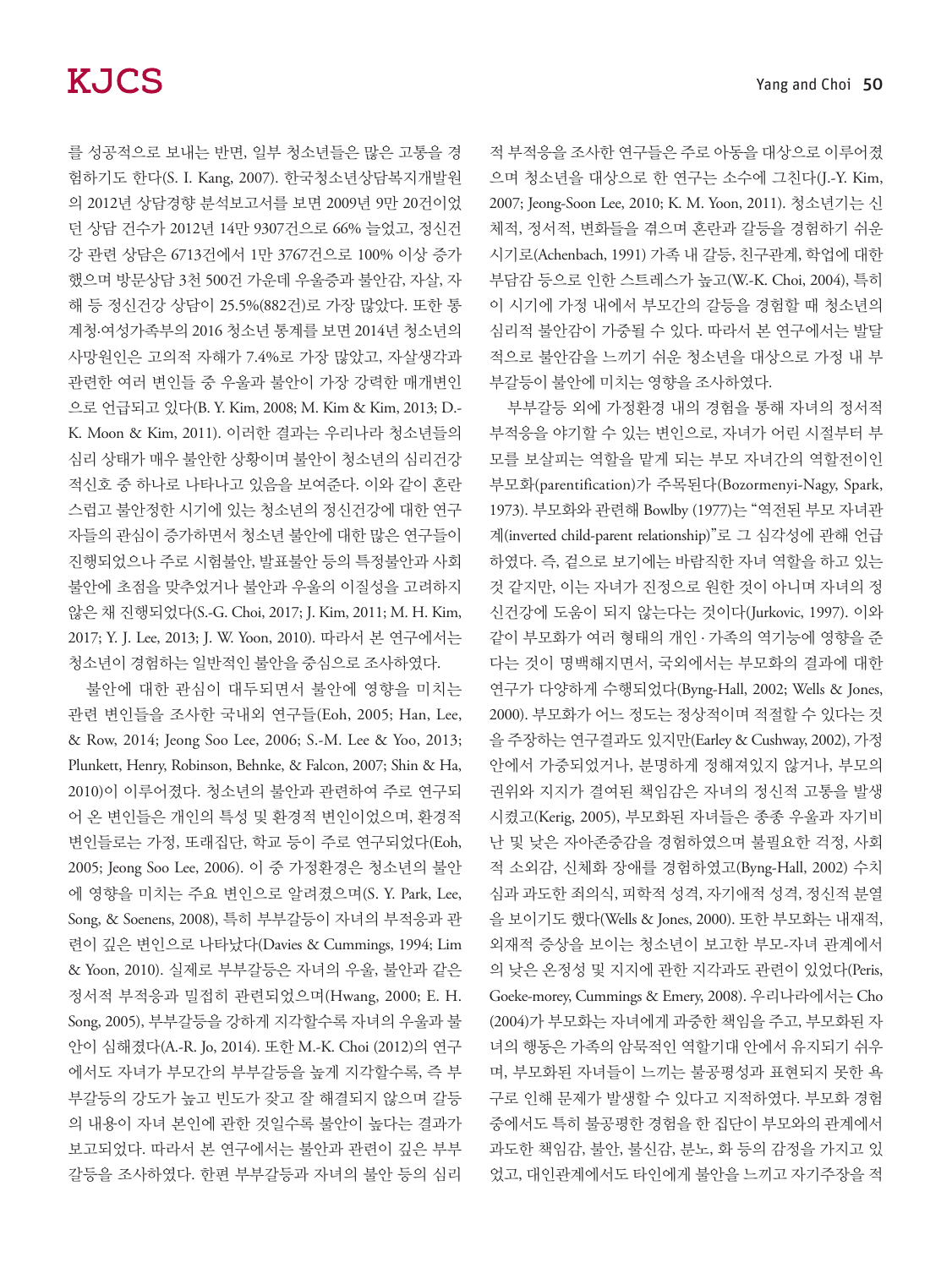절히 하지 못하며 자신의 감정을 명확히 느끼고 표현하는데 어려움을 경험했다(K. M. Kim, Lee, Jung, Jung, & Lee, 2006). 또한 자녀가 부모화를 경험할수록 사회적 안녕감이 높아져 사 회적인 맥락에서 자신을 긍정적으로 평가한다는 부모화의 적 응적인 측면을 강조한 연구에서도, 그와 반대로 정서적 안녕 감은 낮아져 정서적인 측면에서는 부모화 경험이 자녀에게 부정적인 영향을 미친다는 것을 보고하였다(Soon Hwa Yoo, 2010). 특히 한국 사회에서는 자녀에게 효를 강조하여 부모를 공경하고 배려하며 어른의 도움 없이 혼자서도 잘하는 즉 어 른스러운 자녀가 되기를 바라는 유교적 문화가 이어져, 성인 기 이전부터 부모를 보살피는 역할을 맡게 되는 자녀들이 유 능하고 적응적인 것으로 잘못 인식되어왔다. 따라서 부모화는 국내 연구자들의 주목을 크게 받지 못했으며 국내의 부모화 관련 연구는 소수에 그치고 있다. 그러나 부모화가 자녀의 심 리적 건강에 미치는 영향이 크다는 연구가 보고되는 만큼 자 녀의 부모화, 불안과 같은 정서발달 관련 변인을 조사하는 학 문적 연구가 요구된다. 한편 국내의 부모화 관련 연구는 주로 대학생을 대상으로 이루어졌고(J. Y. Lee, 2017; Oh, 2017) 청소 년기의 부모화 관련 연구도 중학생을 대상으로 한 연구(Ham, 2015; J. H. Kim, 2017; Y. S. Park, 2016)가 주를 이룬다. 그러나 우리나라 고등학생의 경우 입시 위주의 교육에 의해 심리적인 불안감을 경험하기 쉽고 자아정체감을 확립할 여유가 없으며 그 과정에서 적응 곤란을 겪을 위험이 있어(Ko, 2007), 특히 고 등학생을 대상으로 심리적 건강에 관한 연구가 요구된다. 따 라서 본 연구에서는 고등학생을 대상으로 하여 다양한 심리사 회적인 부적응을 초래하는 부모화를 조사하였다.

한편, 구조적 가족치료에서는 부모와 자녀의 세대 간 경계 가 무너진 상태에서 부부갈등을 경험하는 자녀는 부모 중 약 자의 보호자 역할을 하게 되고, 이와 같은 가족 역동은 자녀에 게 집안에 대한 지나친 책임을 부여하고 일찍부터 성인의 역 할을 강요하며 정서적으로 가족을 돌보는 역할을 맡도록 한다 (Boszormenyi-Nagy & Spark, 1973; Minuchin, 1974)고 하였다. 또한 부모 중 취약한 한쪽은 심지어 배우자와 같은 수준의 친 밀성을 자녀로부터 기대하며 자녀로 하여금 파트너로서의 역 할을 담당하도록 하기도 해, 결과적으로 자녀는 가족의 희생 양이 된다(Jacobvitz & Sroufe, 1987)는 점을 강조하였다. 실제 로 부부갈등의 위험 수준을 높게 인식한 청소년이 어머니로부 터의 부모화 수준도 높게 보고하였고(Peris et al., 2008), 자녀가 지각한 부모의 부부갈등 수준과 자녀의 부모화 경험 정도가 밀접하게 관련되어 있었으며(Cho, 2004; Son, 2007), 대학생을 대상으로 한 연구에서도 자녀가 지각한 부부갈등이 높을수록 부모화 경험이 증가된다고 보고된 바 있다(S.-M. Kang, 2014; Oh, 2017). 그러나 부부갈등과 부모화에 관한 국내의 연구는 매우 제한적이며, 청소년을 대상으로 가정 내에서 경험하는 부부갈등이 부모화에 어떤 영향을 미치는지를 조사한 연구는 찾아보기 어렵다. 따라서 본 연구에서는 청소년이 경험하는 부부갈등과 부모화의 관계를 조사하였다.

앞서 살펴보았듯이 부부갈등이 청소년의 불안에 영향을 주 지만, 부부간의 갈등을 경험한 모든 자녀가 동일하게 문제를 가지고 있는 것은 아니며 부부간의 갈등이 자녀의 심리적 부 적응이나 문제행동과 동일하게 연결되는 것은 아님을 입증 하는 연구결과도 있다(M.-S. Kim, 2006). 많은 연구들에서 부 부갈등과 자녀의 부적응은 전반적으로 상관관계를 보이고 있 으나 직접적인 관련성은 약하므로 정확한 관련성을 보기 위 하여 조절요인이나 매개요인을 파악하여야 한다고 지적했다 (Fincham, Grych, & Osborne, 1994). 국외에서는 부모화가 부 부갈등에 노출된 자녀의 무능감과 연관된다는 것을 보여주며, 가정 내의 폭력이 심해짐에 따라 부모화가 증가하고 결국 자 녀의 상당한 정신적 고통이 유발된다는 결과를 통해 부모화의 매개적 역할을 확인한 연구가 보고되었다(Andree & Martin, 2011). 그러나 국내의 부부갈등과 자녀의 부적응 사이의 매개 요인 및 조절요인에 대한 연구는 자아탄력성, 사회적 지지, 부 모 양육태도, 자아존중감과 관련해 다소 제한적으로 이루어졌 다(Jang, 2006; A. Jo, 2011; Jeong-Soon Lee, 2010). 부부갈등의 영향을 받아 부모화된 행동은 유능하고 적응적으로 인식되기 때문에 유지되기 쉽고 자녀가 자신의 심리적인 문제에 대해 파악하기 어려워 문제가 더 심각해질 가능성을 안고 있으므 로, 부부갈등과 자녀의 부적응 간의 관계에서 부모화가 미치 는 결과를 조사할 필요가 있다. 따라서 본 연구는 부부갈등이 부모화를 매개로 청소년 자녀의 불안에 미치는 영향을 조사하 였다.

종합해 보면 환경적 요인인 부부갈등과 부모화는 청소년의 불안에 영향을 미치는 선행변인이며 각 변인은 서로 밀접하게 관련되어 있음을 알 수 있다. 따라서 본 연구에서는 청소년이 지각한 부부갈등 및 부모화와 청소년의 불안 간의 관계를 비 롯하여 부부갈등과 청소년의 불안, 부모화와 청소년의 불안, 부부갈등과 청소년 부모화가 서로 어떠한 영향을 미치는지 살 펴보았다. 이와 동시에 부부갈등과 청소년의 불안 간의 관계 에서 청소년 부모화의 매개적 역할도 탐색해 보았다.

#### 연구문제1

부부갈등이 청소년의 불안에 미치는 영향은 어떠한가?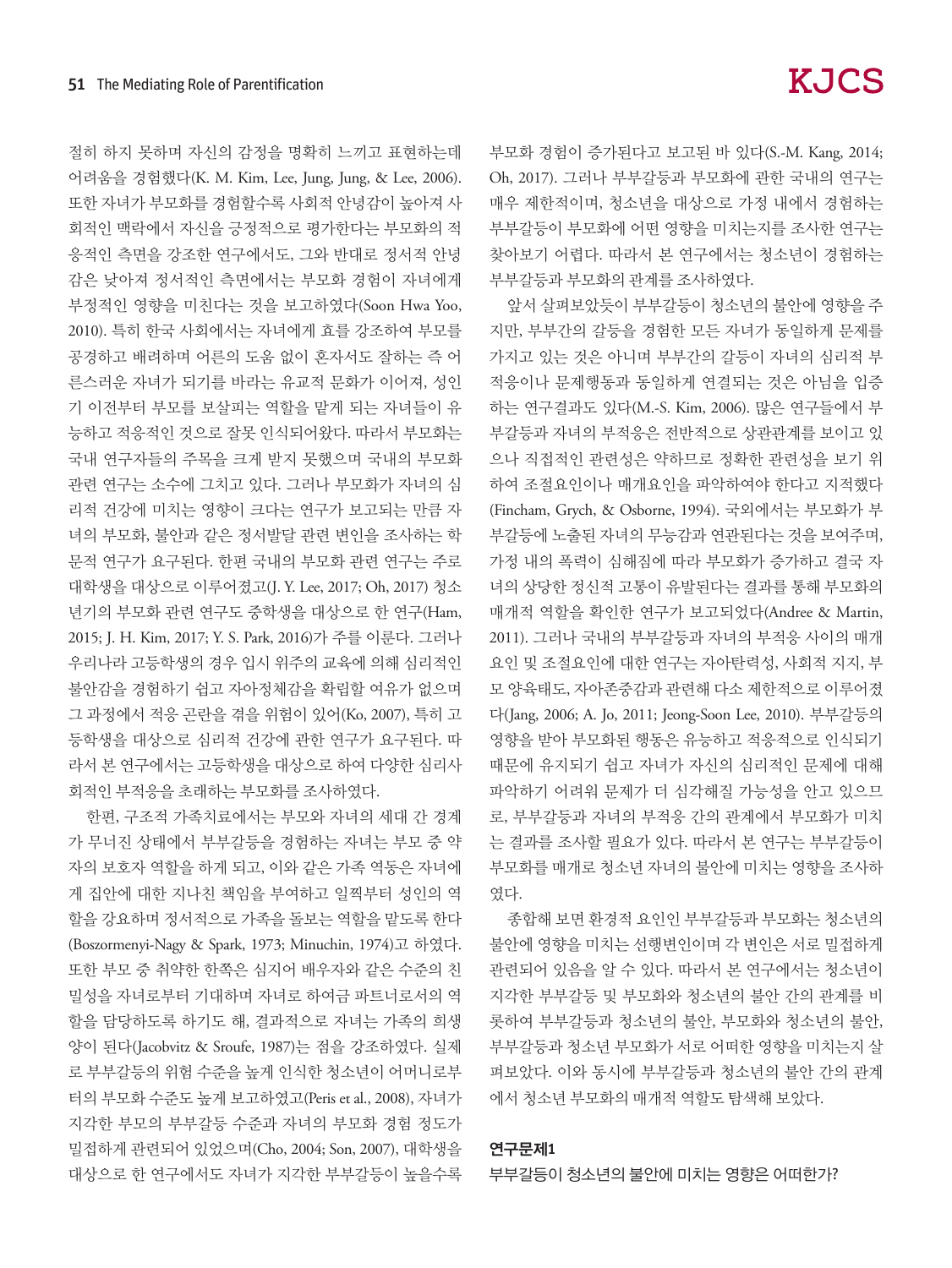#### 연구문제2

부모화가 청소년의 불안에 미치는 영향은 어떠한가?

#### 연구문제3

부부갈등이 청소년 부모화에 미치는 영향은 어떠한가?

#### 연구문제4

부부갈등과 청소년의 불안 간의 관계에서 청소년 부모화의 매개효과는 어떠한가?

### 연구방법

## 연구대상

본 연구의 대상은 서울 G구 소재의 고등학교에 재학 중인 1학 년, 2학년 남녀 청소년 301명이다. 연구 대상을 고등학생으로 선정한 이유는, 청소년기는 발달단계의 특성상 심리 사회적, 신체 생리학적 등 삶의 여러 부분에서 급격한 변화를 겪고 적 응상의 문제로 많은 어려움을 경험하기 때문이다(J.-M. Ahn & Ahn, 2012; Chae, 2001). 또한 이 시기는 부모로부터 심리적 으로 독립하려는 욕구가 강하므로 부모와의 갈등이 심해질 수 있으며(M. S. Choi & Kang, 2008) 청소년기에 발달과업을 잘 이루지 못할 경우 정체감 혼미를 겪게 되기 때문이다(Erikson, 1968). 연구대상 청소년의 성별과 학년을 살펴보면 청소년 의 성별 구성은 총 301명 중 남자 청소년이 108명(35.9%), 여 자 청소년이 193명(64.1%)이었고, 학년은 1학년이 161명 (53.5%), 2학년이 140명(46.5%)이었다. 출생순위는 둘째가 120명(39.9%)으로 가장 많았으며 이어서 첫째 117명(38.9%), 외동 40명(13.3%), 셋째 이상 24명(8.0%) 순으로 나타났다. 부 의 연령은 46세∼50세가 127명(42.2%)으로 가장 많았고, 51 세∼55세(28.2%), 41세∼45세(24.6%), 56세 이상(3.3%), 36세 ∼40세(1%)순으로 나타났다. 부의 학력은 대학교 졸업이 123 명(40.9%)로 가장 많았으며, 고등학교 중퇴 또는 졸업(39.5%), 전문대 졸업 또는 대학교 중퇴(10%), 대학원 이상(5.3%), 초등 학교 중퇴 또는 졸업(1.3%), 중학교 중퇴 또는 졸업(1%), 무학 (.3%)순으로 나타났다. 부의 직업에 있어서는 회사원이 96명 (31.9%)으로 가장 많았으며, 자영업(21.9%), 기타(12%), 서비 스직(9.3%), 일반 사무직(5.6%), 일용직(5%), 전문직(5%), 무 직(3.7%), 기업주(3%)순으로 나타났다. 모의 연령은 41세∼45 세가 137명(45.5%)으로 가장 많았으며, 46세∼50세(34.6%),

51세∼55세(11.6%), 36세∼40세(5.6%), 56세 이상(2.7%)순으 로 나타났다. 모의 학력은 고등학교 중퇴 또는 졸업이 148명 (49.2%)로 가장 많았고, 대학교 졸업(34.2%), 전문대 졸업 또 는 대학교 중퇴(8.6%), 대학원 이상(3.3%), 초등학교 중퇴 또 는 졸업(2.3%), 중학교 중퇴 또는 졸업(1.3%)순으로 나타났 다. 모의 직업에 있어서는 무직이 111명(36.9%)으로 가장 많 았으며, 서비스직(17.6%), 회사원(15.9%), 자영업(9.3%), 기타 (8%), 일반 사무직(4.3%) 전문직(4%), 일용직(1.3%), 기업주 (0.3%)순으로 나타났다.

### 연구도구

#### 불안

불안을 측정하기 위해 Spielberger, Gorsuch와 Lushene (1970)이 특성–상태불안을 측정하기 위해 개발한 상태–특성 불안척도 (State-Trait Anxiety Inventory [STAI])를 J. T. Kim (1978)이 한국 판으로 번안하고 표준화한 척도를 사용하였다. 본 도구의 하 위요인은 상태불안, 특성불안이며 각 20문항씩 총 40문항으 로 이루어져 있다. 하위요인별 문항으로 상태불안은 "나는 쉽 게 피로해진다.", 특성불안은 "나는 긴장되어 있다."와 같은 내 용을 포함한다. 내적합치도 계수(Cronbach's α) 값은 상태불안 이 .88, 특성불안이 .92 였다.

### 부부갈등

Grych, Seid와 Fincham (1992)이 아동이 부모의 갈등을 직접 평 가 하도록 고안한 도구인 '자녀가 인지한 부부갈등 척도(The Children's Perception of Interparental Conflict Scale [CPIC])'를 Kwon과 Lee (1997)가 번안하여 타당화하고 이를 다시 Seoung Hee Yoo (2001)가 청소년 자녀를 대상으로 타당도와 신뢰도를 검증한 것을 사용하였다. 이 척도는 빈도, 강도, 내용, 해결, 지 각된 위협, 대처 효율성, 자기비난, 삼각관계의 8개 하위척도 44 문항으로 이루어져 있는데, 본 연구에서는 빈도, 강도, 내 용, 해결에 해당하는 23문항을 사용하였다. 이는 8가지 요인 중 빈도, 강도, 내용, 해결이 특히 자녀에게 직접적, 간접적으 로 영향을 미친다는 연구결과(Grych & Fincham, 1990)와 자녀 의 행동문제는 부부갈등의 빈도, 강도를 높게 지각하고, 갈등 이 원만하게 해결되지 않고, 내용을 자신과 관련된 것으로 지 각할 때 더 높게 나타났다는 연구결과(Kwon & Lee, 1999; Roh, 2005)에 근거하였다. 하위요인별 문항으로 빈도는 "우리 부모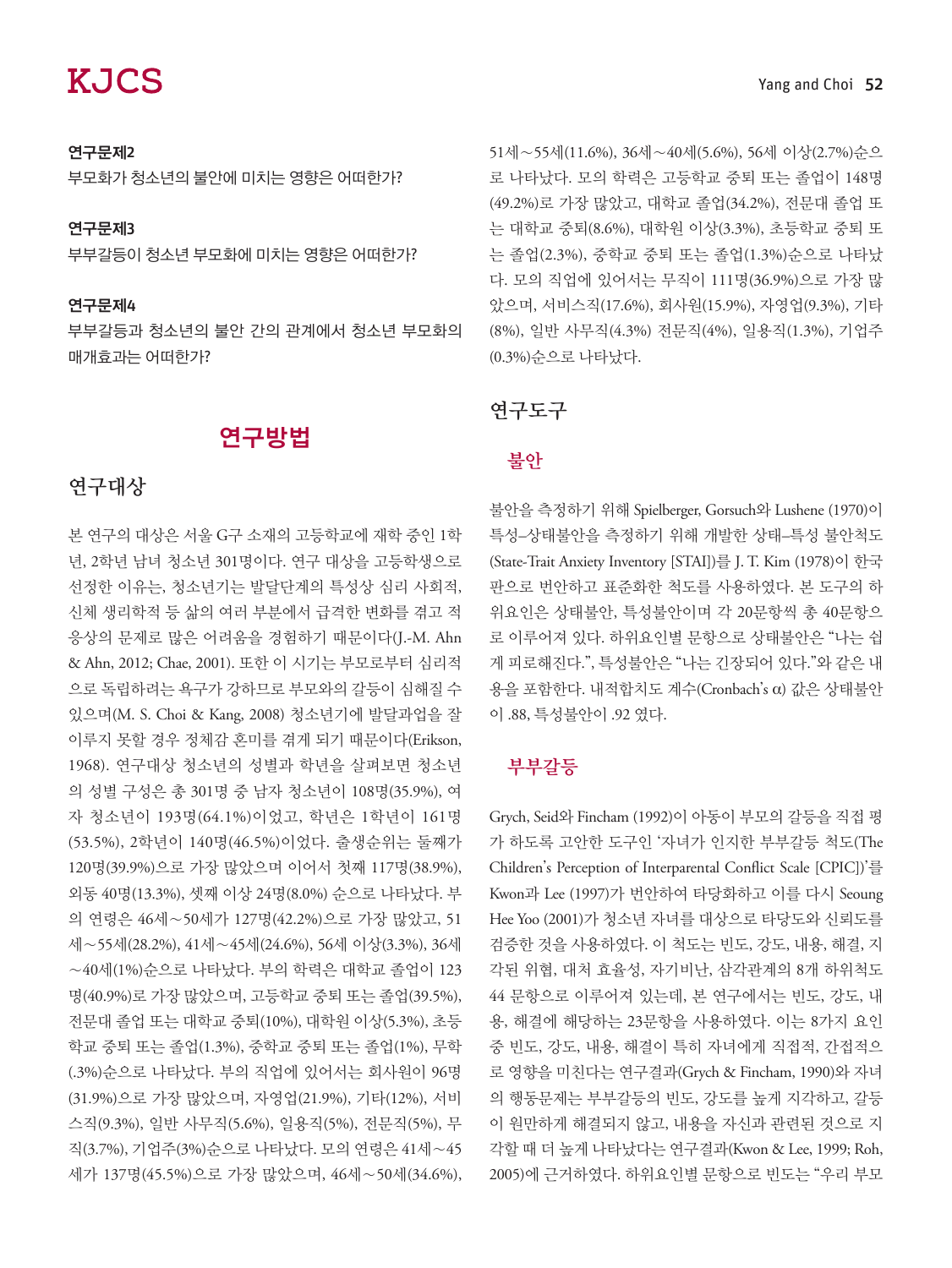님은 내가 모른다고 생각하시겠지만 자주 다투시거나 의견이 맞지 않으신다.", 강도는 "우리 부모님은 다투실 때 굉장히 화 를 많이 내신다.", 내용은 "우리 부모님은 나의 학교일 때문에 자주 다투게 된다.", 해결은 "우리 부모님은 다투신 후에도 서 로에게 화가 나 있으시다."와 같은 내용을 포함한다. 내적합치 도 계수(Cronbach's α) 값은 빈도가 .89, 강도가 .86, 내용이 .84, 해결이 .90이었다.

#### 부모화

부모화를 측정하기 위해 Jurkovic 등(2010)이 개발한 부모화 척 도(Filial Responsibility Scale-Youth [FRS-Y])척도를 사용하였다. 이 척도는 Jung-Sook Lee와 Kim (2007)이 번안하였고 J. Kim (2011)이 사용하였다. FRS-Y는 자기보고식 검사로서 물리적 부모화, 정서적 부모화, 공정성이라는 세 개의 하위척도로 구 분되며 총 34 문항으로 구성되어 있다. 본 연구에서는 J. Kim (2011)의 연구에서처럼 하위척도 중 공정성에 해당하는 문항 을 부모화 맥락에 맞추어 불공평성으로 역코딩하여 점수화하 였다. 하위요인별 문항으로 물리적 부모화는 "나는 종종 내 형 제들의 숙제를 도와준다.", 정서적 부모화는 "가족들은 종종 나에게 도움을 청한다.", 불공평성은 "우리 집에서 나는 내 몫 보다 더 많은 일을 하도록 요구 받는다."와 같은 내용을 포함 한다. 연구대상자가 외동이거나 막내 자녀인 경우 해당되지 않는 문항은 데이터 입력 시 공란으로 처리했다. 내적합치도 계수(Cronbach's α) 값은 물리적 부모화가 .73, 정서적 부모화 가 .70, 불공평성이 .83이었다.

### 연구절차 및 자료분석

본 연구를 수행하기 위해 사전에 해당 학교에 연구의 취지와 내용을 설명하여 협조를 구한 후 연구자가 학교로 직접 방문 하여 담당 교사에게 연구의 목적과 방법, 주의 사항 등에 대해 설명하였다. 담당 교사가 학생들에게 동의를 구한 후 개인 정 보 보호와 비밀보장의 원칙 등을 전달하고 2014년 12월 22일 부터 12월 26일까지 설문을 실시하였으며 이후 연구자가 직 접 학교에 방문하여 설문지를 회수하였다. 설문지는 총 415부 를 배부하였으며 415부가 회수되어 100%의 회수율을 보였다. 이 중 응답이 누락되어 연구에 활용할 수 없는 86부(20.7%)와 미사용 28부(6.75%)를 제외한 총 301부(72.5%)를 분석에 사 용하였다. 수집된 자료는 SPSS 18.0을 사용하여 분석하였으며 다음과 같은 방법으로 분석하였다. 첫째, 본 연구에서 사용한

# **KJCS**

척도의 신뢰도를 알아보기 위해 Cronbach α를 산출하였다. 둘 째, 변인들의 전반적인 수준을 알아보기 위해 각 변인들의 평 균, 표준편차, 최소값 및 최대값을 산출하였으며, 전체 변인들 간의 관계를 파악하기 위해 Pearson의 상관계수를 산출하였다. 셋째, 부부갈등이 청소년 불안에 미치는 영향, 부모화가 청소 년 불안에 미치는 영향, 부부갈등이 청소년 부모화에 미치는 영향을 살펴보기 위해 중다회귀 분석을 실시하였다. 넷째, 부 부갈등과 청소년 불안 간의 관계에서 청소년 부모화의 매개효 과를 검증하기 위해 Baron과 Kenny (1986)가 제안한 세 단계 접근 모델에 근거하여 위계적 회귀분석을 실시하였다.

# 연구결과

#### 기초분석

#### 부부갈등 및 부모화와 청소년의 불안 간의 관계

청소년의 성별에 따라 부부갈등 및 부모화와 불안에 차이가 있는지 알아보기 위해 *t*-test를 실시하였다. 그 결과 성별에 따 라 부부갈등, 부모화, 불안에 대한 지각에는 유의미한 차이 가 없었다. 다음으로 부부갈등 및 부모화와 청소년의 불안 간 의 관계를 살펴보았다(Table 1). 먼저 부부갈등과 청소년의 불 안 간의 상관관계를 살펴본 결과 부부갈등의 빈도, 강도, 내 용, 해결이 청소년의 상태불안과 유의한 정적 상관을 보였고 (*r* = .39, p < .001; *r* = .39, p < .001; *r* = .30, p < .001; *r* = .39, p < .001), 부부갈등의 빈도, 강도, 내용, 해결이 청소년의 특성불 안과 유의한 정적 상관을 보였다(*r* = .34, p < .001; *r* = .33, p < .001; *r* = .28, p < .001; *r* = .34, p < .001). 다음으로 부모화와 청 소년의 불안 간의 상관관계를 살펴본 결과 부모화의 물리적 부모화, 정서적 부모화, 불공평성이 청소년의 상태불안과 유 의한 정적 상관을 보였고(*r* = .14, p < .05; *r* = .26, p < .001; *r* = .33, p < .001), 부모화의 물리적 부모화, 정서적 부모화, 불공평 성이 청소년의 특성불안과 유의한 정적 상관을 보였다(*r* = .11, <sup>p</sup>< .05; *r* = .23, p < .001; *r* = .34, p < .001). 마지막으로 부부갈 등과 부모화 간의 상관관계를 살펴본 결과 부부갈등의 빈도, 강도, 내용, 해결은 부모화의 물리적 부모화와 유의한 정적 상 관을 보였고(*r* = .20, p < .001; *r* = .20, p < .001; *r* = .14, p < .05; *r* = .22, p < .001), 부부갈등의 빈도, 강도, 내용, 해결은 부모화 의 정서적 부모화와 유의한 정적 상관을 보였으며(*r* = .52, p < .001; *r* = .50, p < .001; *r* = .26, p < .001; *r* = .44, p < .001), 부부갈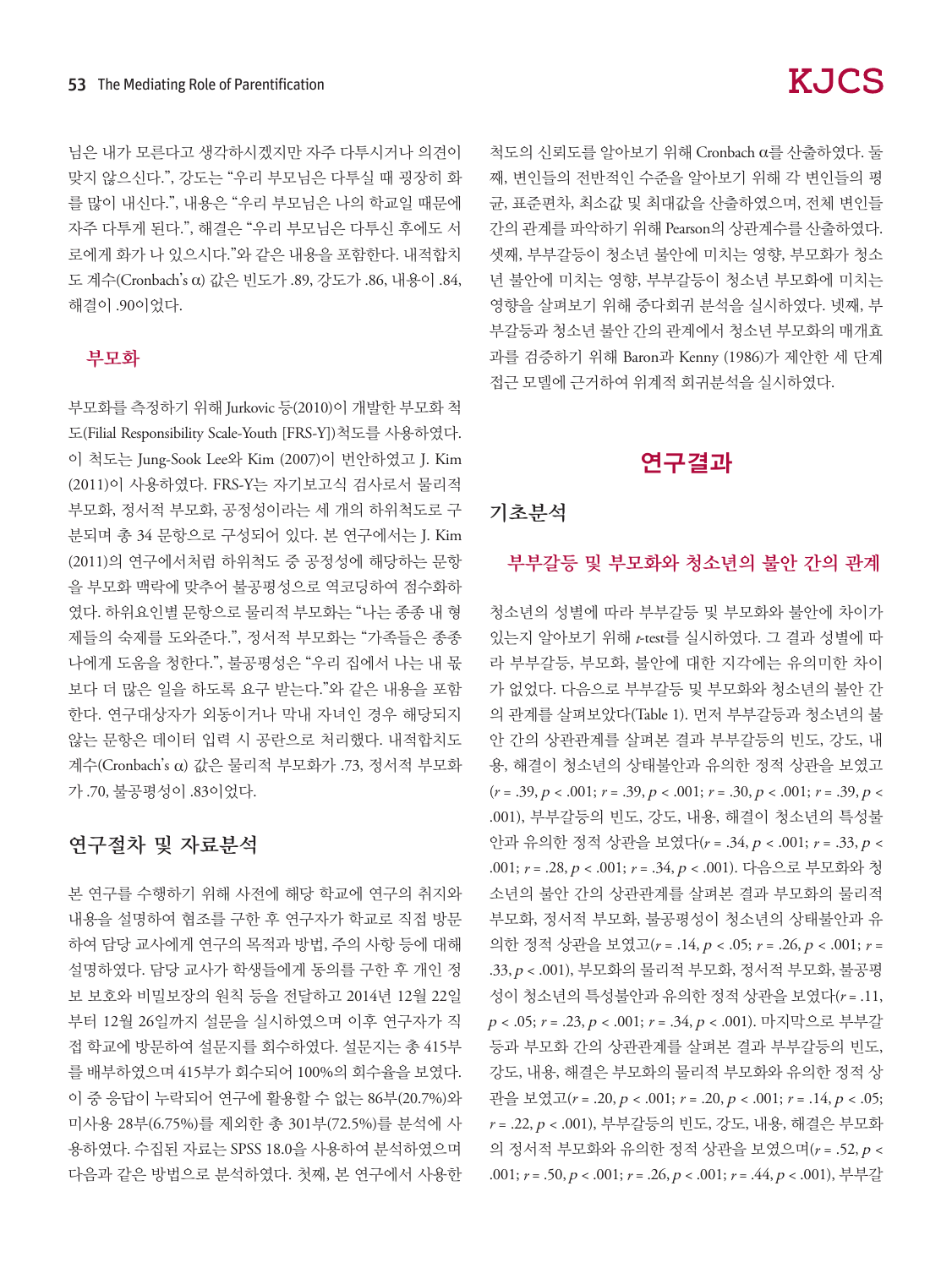등의 빈도, 강도, 내용, 해결은 부모화의 불공평성과 유의한 정 적 상관을 보였다(*r* = .44, p < .001; *r* = .47, p < .001; *r* = .27, p < .001;  $r = .43, p < .001$ ).

# 부부갈등이 청소년의 불안에 미치는 영향

부부갈등이 청소년의 불안에 미치는 영향을 보기 위해 중다회 귀분석을 실시하였다. 즉 부부갈등 빈도, 부부갈등 강도, 부부 갈등 내용, 부부갈등 해결을 각각 독립변인으로 하고 청소년

의 불안의 하위변인을 종속변인으로 투입하였다. 먼저 청소년 의 상태불안을 종속변인으로 투입한 결과, 부부갈등 내용, 부 부갈등 해결이 청소년의 상태불안에 유의한 영향을 미쳤으며 (β = .20, p < .001; β = .21, p < .05) 그 설명력은 21%이었다. 다 음으로 청소년의 특성불안을 종속변인으로 투입한 결과, 부부 갈등 내용, 부부갈등 해결이 청소년의 특성불안에 유의한 영 향을 미쳤으며(β = .19, p < .001; β = .19, p < .05) 그 설명력은 15%이었다(Table 2).

#### **Table 1**

*Correlations Among Marital Conflict, Adolescent Anxiety, and Parentification* 

|                  | $\mathbf{1}$ | $\overline{2}$ | 3        | $\overline{4}$ | 5        | 6        | 7        | 8        | 9    |
|------------------|--------------|----------------|----------|----------------|----------|----------|----------|----------|------|
| Marital conflict |              |                |          |                |          |          |          |          |      |
| 1. Frequency     |              |                |          |                |          |          |          |          |      |
| 2. Intensity     | $.84***$     |                |          |                |          |          |          |          |      |
| 3. Content       | $.31***$     | $.37***$       |          |                |          |          |          |          |      |
| 4. Resolution    | $.78***$     | $.75***$       | $.22***$ |                |          |          |          |          |      |
| Parentification  |              |                |          |                |          |          |          |          |      |
| 5. Instrumental  | $.20***$     | $.20***$       | $.14*$   | $.22***$       |          |          |          |          |      |
| 6. Emotional     | $.52***$     | $.50***$       | $.26***$ | $.44***$       | $.53***$ |          |          |          |      |
| 7. Unfairness    | $.44***$     | $.47***$       | $.27***$ | $.43***$       | $.52***$ | $.60***$ |          |          |      |
| Anxiety          |              |                |          |                |          |          |          |          |      |
| 8. State         | $.39***$     | $.39***$       | $.30***$ | $.39***$       | $.14*$   | $.26***$ | $.33***$ |          |      |
| 9. Trait         | $.34***$     | $.33***$       | $.28***$ | $.34***$       | $.11*$   | $.23***$ | $.34***$ | $.86***$ |      |
| M                | 2.78         | 2.62           | 1.92     | 2.70           | 1.56     | 1.81     | 1.84     | 2.42     | 2.32 |
| <i>SD</i>        | .95          | .89            | .80      | .90            | .45      | .50      | .50      | .41      | .43  |

*Note. N* = 301.

 $*_{p < .05}$ . \*\*\* $_{p < .001}$ .

#### **Table 2**

*Multiple Regression Analysis: Marital Conflict as a Predictor of Adolescent Anxiety (β)* 

|                          | Adolescent state anxiety | Adolescent trait anxiety |
|--------------------------|--------------------------|--------------------------|
| Marital conflict         |                          |                          |
| Frequency                | .11                      | .11                      |
| Intensity                | .06                      | .02                      |
| Content                  | $.20***$                 | $.19***$                 |
| Resolution               | $.21*$                   | $.19*$                   |
| $R^2$                    | .21                      | .15                      |
| $F(df_1, df_2)$          | $19.59***(4, 296)$       | $14.55***(4, 296)$       |
| <i>Note.</i> $N = 301$ . |                          |                          |

\* $p < .05$ . \*\*\* $p < .001$ .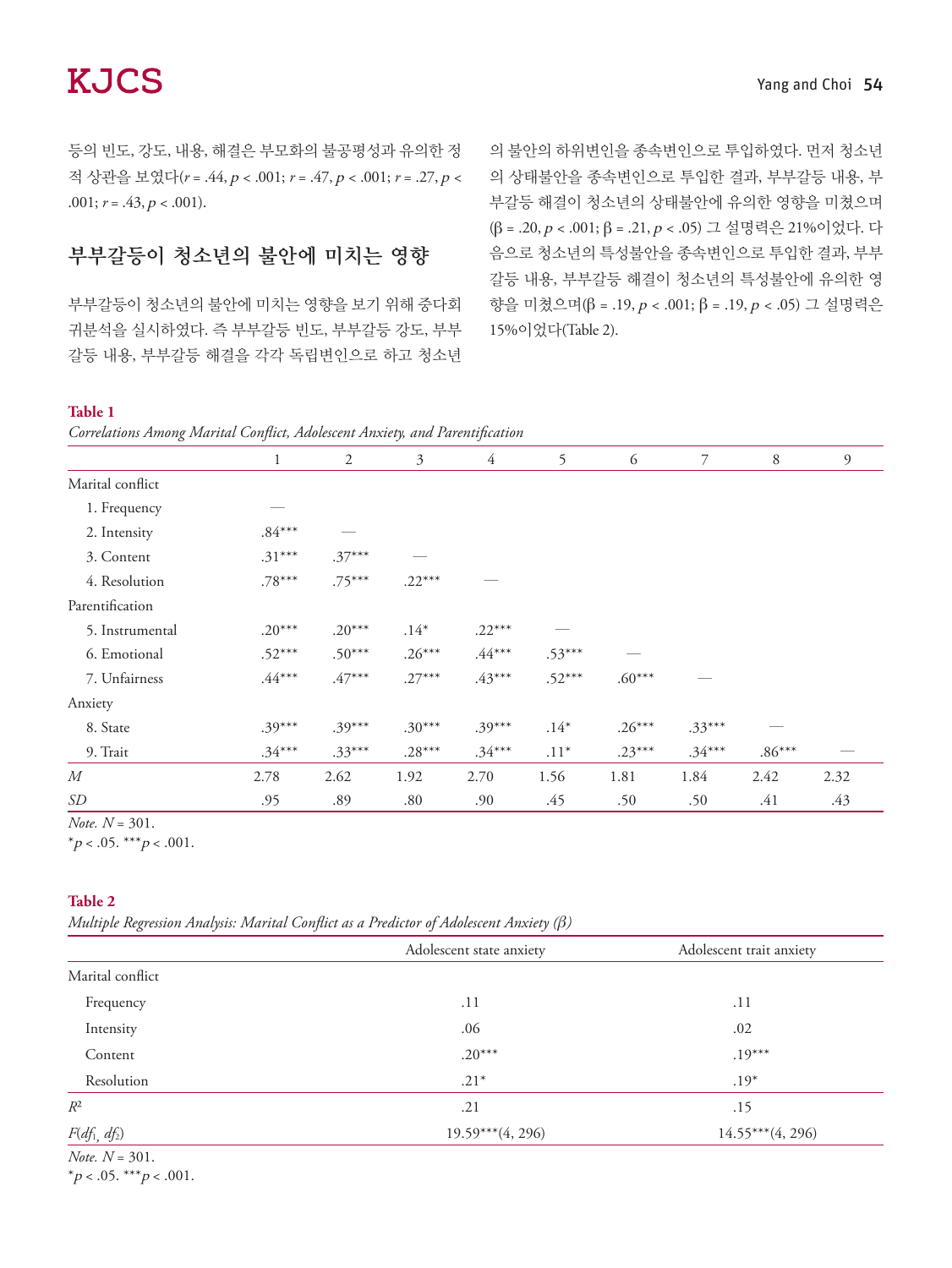# 부모화가 청소년의 불안에 미치는 영향

부모화가 청소년의 불안에 미치는 영향을 조사하기 위해 중다 회귀분석을 실시하였다. 즉 물리적 부모화, 정서적 부모화, 불 공평성을 각각 독립변인으로 하고 청소년의 불안의 하위변인 들을 종속변인으로 투입하였다. 먼저 청소년의 상태불안을 종 속변인으로 투입한 결과, 불공평성(β = .30, p < .001)이 청소년 의 상태불안에 유의한 영향을 미쳤으며 그 설명력은 11%이었 다. 다음으로 청소년의 특성불안을 독립변인으로 투입한 결 과, 불공평성(β = .34, p < .001)이 청소년의 특성불안에 유의한 영향을 미쳤으며 그 설명력은 11%이었다(Table 3).

### 부부갈등이 청소년 부모화에 미치는 영향

부부갈등이 부모화에 미치는 영향을 살펴보기 위해 중다회귀 분석을 실시하였다. 즉 물리적 부모화, 정서적 부모화, 불공평 성을 각각 종속변인으로 하고 부부갈등의 4가지 하위변인들 을 독립변인으로 투입하였다. 그 결과 부부갈등 빈도(β = .31, <sup>p</sup> < .01)가 정서적 부모화에 정적영향을 미쳤으며 그 설명력은 29%이었다. 또한 부부갈등의 강도, 내용, 해결이 불공평성에 영향을 미쳤으며(β = .23, p < .05; β = .13, p < .05; β = .19, p < .05) 그 설명력은 25%이었다(Table 4).

# 부부갈등이 청소년의 불안에 미치는 영향에서 청소년 부모화의 매개적 역할

부부갈등과 청소년의 불안 간의 관계에서 부모화의 매개적 역 할을 알아보기 위해 Baron과 Kenny (1986)가 제안한 세 단계 접근 모델에 근거하여 회귀분석을 실시하였다. Baron과 Kenny 에 의하면, 매개변인이 되기 위한 기본조건으로 첫째, 독립변 인이 종속변인과 유의한 상관이 있어야 한다. 둘째, 독립변인 은 매개변인과 유의한 상관이 있어야 한다. 셋째, 매개변인은

#### **Table 3**

*Multiple Regression Analysis: Parentification as a Predictor of Adolescent Anxiety (β)* 

|                 | Adolescent state anxiety | Adolescent trait anxiety |
|-----------------|--------------------------|--------------------------|
| Parentification |                          |                          |
| Instrumental    | $-.08$                   | $-.11$                   |
| Emotional       | .12                      | .08                      |
| Unfairness      | $.30***$                 | $.34***$                 |
| $R^2$           | .11                      | .11                      |
| $F(df_1, df_2)$ | $13.31***$ (3, 297)      | $13.78***$ (3, 297)      |

*Note. N* = 301. \*\*\* $p < .001$ .

#### **Table 4**

*Multiple Regression Analysis: Marital Conflict as a Predictors of Parentification (β)* 

| Parentification    |                     |  |  |  |
|--------------------|---------------------|--|--|--|
| Emotional          | Unfairness          |  |  |  |
|                    |                     |  |  |  |
| $.31***$           | .06                 |  |  |  |
| .19                | $.23*$              |  |  |  |
| .08                | $.13*$              |  |  |  |
| .04                | $.19*$              |  |  |  |
| .29                | .25                 |  |  |  |
| $31.16***(4, 296)$ | $24.21***$ (4, 296) |  |  |  |
|                    |                     |  |  |  |

*Note. N* = 301.

 $*_p$  < .05.  $*_p$  < .01.  $**_p$  < .001.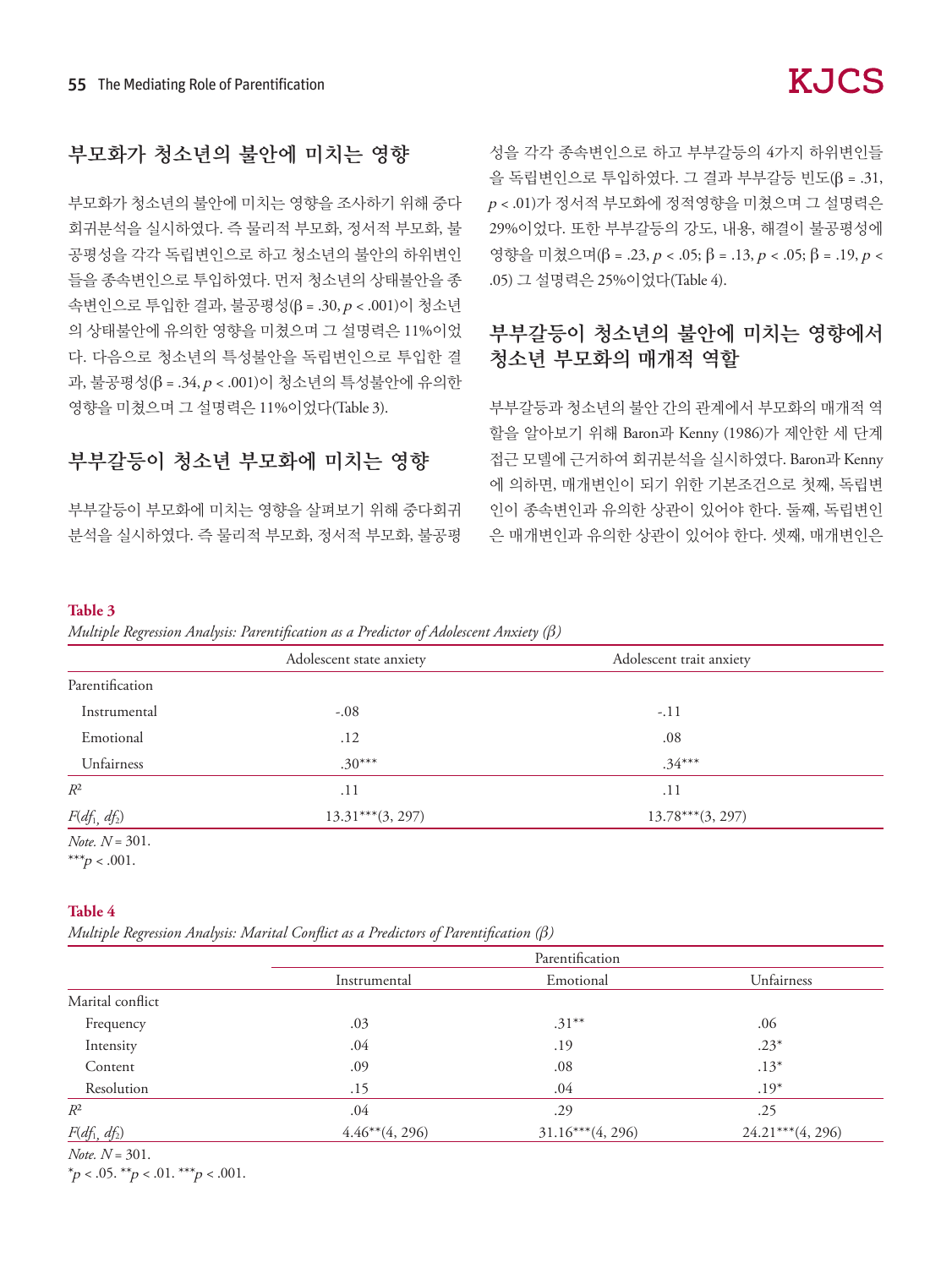#### **Table 5**

*Hierarchical Analysis: Mediating Role of Unfairness Parentification Between Marital Conflict and Adolescent State Anxiety (β)* 

|                       | Step 1             | Step 2             | Step 3             |  |
|-----------------------|--------------------|--------------------|--------------------|--|
| Independent variables | Unfairness         | State anxiety      | State anxiety      |  |
| Marital conflict      |                    |                    |                    |  |
| Frequency             | .06                | .11                | .10                |  |
| Intensity             | $.23*$             | .06                | .03                |  |
| Content               | $.13*$             | $.20***$           | $.18***$           |  |
| Resolution            | $.19*$             | $.21*$             | $.19*$             |  |
| Unfairness            |                    |                    | $.14*$             |  |
| $R^2$                 | .25                | .21                | .21                |  |
| $F(df_1, df_2)$       | $24.21***(4, 296)$ | $19.59***(4, 296)$ | $17.09***(5, 295)$ |  |

*Note. N* = 301. \*p < .05. \*\*p < .01. \*\*\*p < .001.

종속변인과 유의한 상관이 있어야 한다. 앞의 Table 1 연구변 인들 간의 상관관계를 보면 본 연구에서는 부부갈등의 4가지 하위요인, 청소년의 불안의 2가지 하위요인, 부모화의 3가지 하위요인이 기본 조건에 충족되었다. 따라서 부부갈등과 청소 년의 불안 간의 관계에서 부모화의 매개적 역할에 대한 회귀 분석을 실시하였다. 회귀분석을 실시하기 전 회귀식 기본과정 인 다중공선성 위반여부를 검토하기 위해 공차(Tolerance) 및 분산팽창계수(variance inflation factor)를 확인한 결과, 각각 0.1 이상(.87∼.99)과 10이하(1.00∼1.14)로 나타나 회귀분석의 실 시에 무리가 없는 것으로 판단했다(Berry & Feldman, 1985).

부모화의 매개적 역할을 확인하기 위해 첫 번째 중다회귀 분석에서는 독립변인인 부부갈등이 매개변인인 청소년 부모 화에 미치는 영향력을 살펴보았고, 두 번째 중다회귀분석에서 는 독립변인인 부부갈등이 종속변인인 청소년의 불안에 미치 는 영향력을 살펴보았으며, 세 번째 중다회귀분석을 통해서 는 독립변인인 부부갈등과 매개변인인 청소년 부모화를 새로 운 독립변인으로 동시에 투입한 후 독립변인이 종속변인인 청 소년의 불안에 미치는 영향력의 유의성이 감소하거나 사라지 고, 매개변인이 종속변인에 유의한 영향을 미치는지를 살펴보 았다. 그 결과 부부갈등과 청소년의 불안 간의 관계에서 불공 평성의 매개적 역할이 나타났다. 그러나 부부갈등과 청소년의 불안 간의 관계에서 물리적 부모화 및 정서적 부모화의 매개 적 역할은 발견되지 않았다.

### 부부갈등과 청소년의 상태불안 간의 관계에서 불공평성의 매개적 역할

부부갈등과 청소년의 상태불안 간의 관계에서 불공평성의 매

개적 역할을 알아본 결과(Table 5), 첫 번째 단계에서 부부갈 등 강도, 내용, 해결은 불공평성에 영향을 미쳤으며(β = .23, <sup>p</sup> < .05; β = .13, p < .05; β = .19, p < .05), 두 번째 단계에서는 부 부갈등 내용, 해결이 청소년의 상태불안에 유의한 영향을 미 쳤다(β = .20, p < .001; β = .21, p < .05). 세 번째 단계에서 부부 갈등의 강도, 내용, 해결과 불공평성을 동시에 투입하였을 때 불공평성은 청소년의 상태불안에 유의한 영향을 미쳤으며(β = .14, p < .05), 부부갈등 내용의 영향력이 감소하였다(β = .20,  $p$  < .001 → β = .18,  $p$  < .01). 즉, 불공평성은 부부갈등 내용과 청소년의 상태불안 간의 관계에서 부분매개적 역할을 하였다. 불공평성의 매개효과가 통계적으로 유의한지 알아보기 위하 여 Sobel Test를 실시한 결과 *z* = 3.44( p < .001)로 유의하였다.

### 부부갈등과 청소년의 특성불안 간의 관계에서 불공평성의 매개적 역할

부부갈등과 청소년의 특성불안 간의 관계에서 불공평성의 매 개적 역할을 알아본 결과(Table 6), 첫 번째 단계에서 부부갈 등 강도, 내용, 해결은 불공평성에 영향을 미쳤으며(β = .23, p < .05; β = .13, p < .05; β = .19, p < .05), 두 번째 단계에서는 부 부갈등 내용, 해결이 청소년의 특성불안에 유의한 영향을 미 쳤다(β = .19, p < .001; β = .19, p < .05). 세 번째 단계에서 부부 갈등의 강도, 내용, 해결과 불공평성을 동시에 투입하였을 때 불공평성은 청소년의 특성불안에 유의한 영향을 미쳤으며(β = .19, p < .01), 부부갈등 내용의 영향력은 감소하였고(β = .19,  $p$  < .001 → β = .17,  $p$  < .01), 부부갈등 해결은 더 이상 유의한 영향을 미치지 않았다(β = .19, p < .05 → *ns*). 즉, 불공평성은 부 부갈등 내용과 청소년의 특성불안 간의 관계에서 부분매개적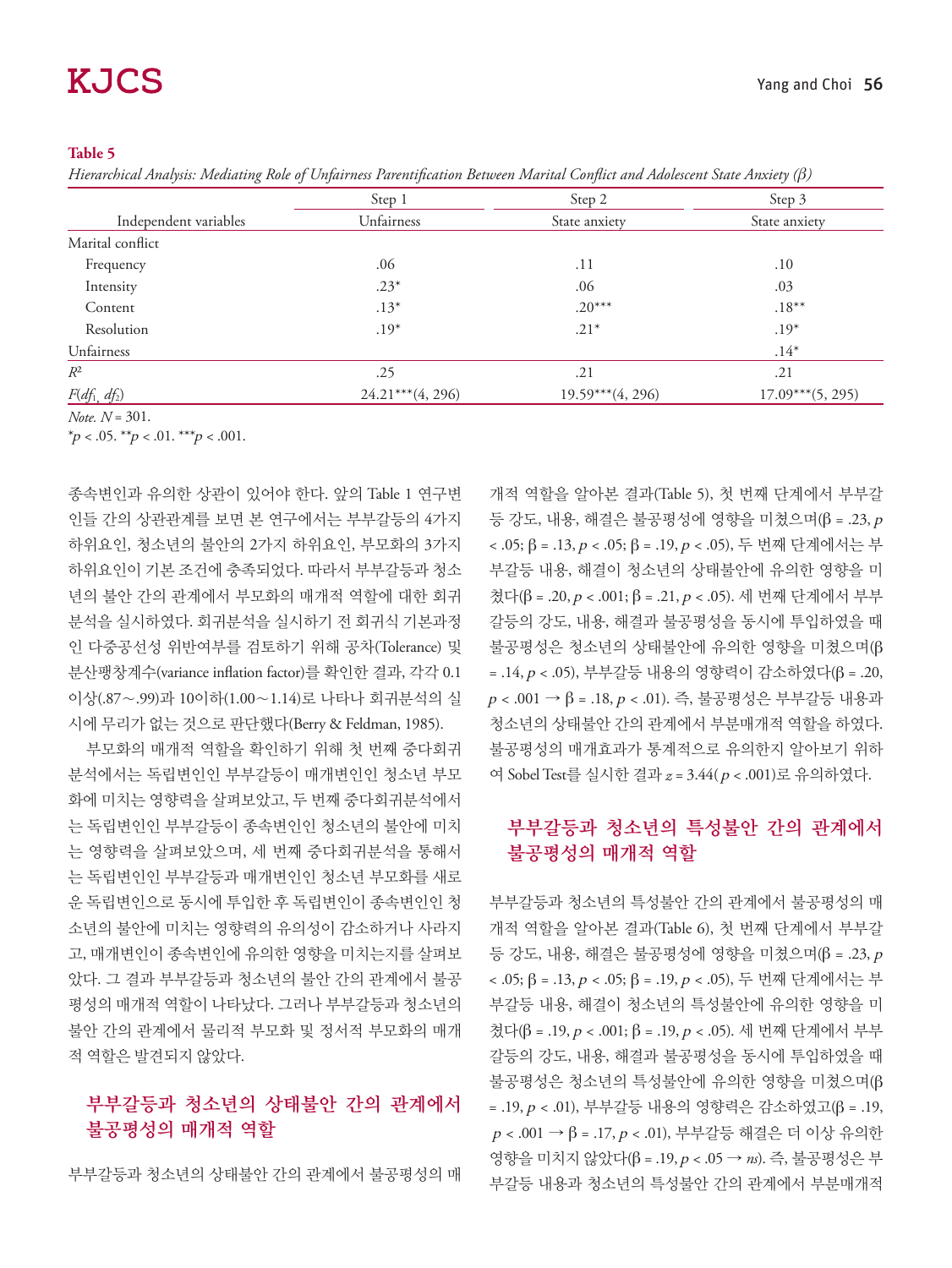#### **Table 6**

*Hierarchical Analysis: Mediating Role of Unfairness Parentification Between Marital Conflict and Adolescent Trait Anxiety (β)* 

|                       | Step 1              | Step 2             | Step 3             |
|-----------------------|---------------------|--------------------|--------------------|
| Independent variables | Unfairness          | Trait anxiety      | Trait anxiety      |
| Marital conflict      |                     |                    |                    |
| Frequency             | .06                 | .11                | .10                |
| Intensity             | $.23*$              | .02                | $-.02$             |
| Content               | $.13*$              | $.19***$           | $.17***$           |
| Resolution            | $.19*$              | $.19*$             | .16                |
| Unfairness            |                     |                    | $.19***$           |
| $R^2$                 | .25                 | .15                | .18                |
| $F(df_1, df_2)$       | $24.21***$ (4, 296) | $14.55***(4, 296)$ | $13.92***(5, 295)$ |

*Note. N* = 301.

\*p < .05. \*\*p < .01. \*\*\*p < .001.

역할을 하였고, 부부갈등 해결과 청소년의 특성불안 간의 관계 에서 완전매개적 역할을 하였다. 불공평성의 매개효과가 통계 적으로 유의한지 알아보기 위하여 Sobel Test를 실시한 결과 각 각 *z* = 3.10 ( p < .001), *z* = 3.10 ( p < .001)으로 유의하였다.

# 논의 및 결론

본 연구에서는 고등학교 1, 2학년에 재학 중인 청소년을 대상 으로 부부갈등 및 부모화가 청소년의 불안에 미치는 영향 및 부부갈등이 청소년 부모화에 미치는 영향을 살펴보고, 부모화 가 부부갈등과 청소년의 불안 간의 관계에서 매개적 역할을 하는지를 탐색하였다. 본 연구의 연구문제를 중심으로 그 결 과를 요약하고 논의하면 다음과 같다.

첫째, 부모간의 갈등을 높게 지각할수록 청소년의 불안은 높았다. 즉, 부부갈등의 내용이 청소년 자신에 관한 것일수 록, 부부갈등이 원만히 해결되지 않을수록 청소년의 상태불 안과 특성불안이 높았다. 이와 같은 결과는 부부갈등이 불안, 위축, 우울, 사회적 고립과 같은 내면적인 장애와 관련이 많다 는 연구결과(N.-Y. Kim, 2016) 및 부모의 부부갈등이 자녀의 정서적 부적응과 유의미한 상관이 있다는 연구결과(Hwang, 2000), 그리고 부부갈등이 우울, 불안과 직접적으로 유의미한 상관관계를 보인 연구결과(Song, 2005)와 유사하다. 또한 이 는 부부갈등의 내용이 아동과 관련된 것일 때 아동이 분노, 수 치심, 무력감, 자책감을 더 많이 느낀다는 연구결과(S. J. Park, 1996) 및 부부갈등이 발생한 후 갈등이 해결되지 않았을 때 아동이 가장 부정적으로 반응한 연구결과와도 유사한 맥락으 로 이해할 수 있다(Cummings, Simpson, & Wilson, 1993). 이는 부모 간 갈등의 원인이 자신이라고 지각한 청소년은 자신이 가족의 평화를 깨뜨린다는 생각에 불안을 느끼며, 부부갈등 이 발생한 후 해결이 안된 경우 청소년은 가정에서 안정감을 느끼지 못한다는 것을 뜻한다.

반면 본 연구에서 부부갈등의 빈도, 강도는 청소년의 불안 에 유의한 영향을 미치지 않았다. 이는 부모의 부부갈등이 자 녀에게 노출되는 횟수가 많고, 사소한 말다툼보다는 폭력을 행사하는 등의 격렬한 부부싸움을 목격한 자녀일수록 내재화 및 외현화 문제행동을 더 많이 일으키는 것으로 나타난 연구 결과(S.-S. Ahn, 2014), 부모의 갈등 형태가 더 심각할수록 아 동이 분노, 슬픔, 걱정, 수치심 등의 부정적인 감정을 더 많이 느끼며, 아동의 주관적인 우울감과 행동문제도 심한 것으로 나타났다는 보고(S. J. Park, 1996)와는 차이가 있다. 이는 우리 나라 청소년의 경우 학업으로 인해 집에 머무는 시간보다 밖 에서 보내는 시간이 많아 부모님의 부부갈등이 얼마나 자주 일어나는지, 얼마나 심하게 일어나는지 지각하기 어렵기 때 문인 것으로 보인다. 또한 위의 결과와 함께 고려해 볼 때, 청 소년이 부부갈등에 노출되는 시간이 적더라도 부모가 청소년 자녀의 문제로 다투거나 부부간의 갈등이 해결되지 않을 때 청소년은 부부갈등으로부터 부정적인 영향을 받을 수 있다고 이해할 수 있다. 이러한 결과는, 자녀 문제로 부부간에 갈등이 발생했을 경우 부모는 자녀가 없는 곳에서 상의하거나, 자녀 가 있다면 그 내용을 자녀에게 이해시켜주는 것이 필요함을 나타낸다. 또한 부부갈등 상황일 때 부모는 가능한 한 빨리 화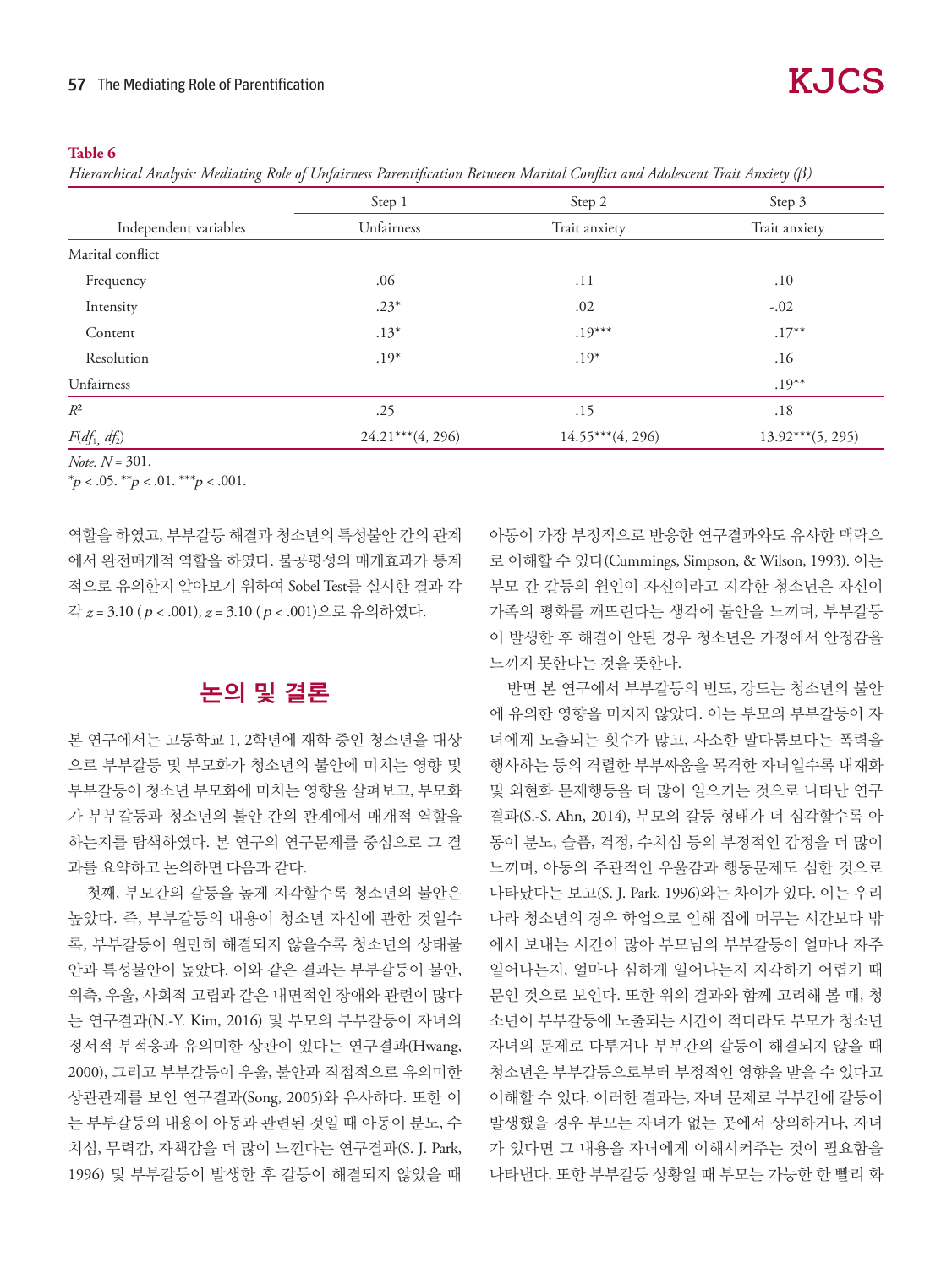해를 하거나, 단시간에 부부갈등이 해결되기 어려운 상황에 서는 자녀가 이해할 수 있도록 충분한 대화를 하여 청소년 자 녀가 겪을 심리적 어려움을 예방할 필요가 있음을 보여준다.

둘째, 부모화된 청소년일수록 불안이 높았다. 즉, 청소년 자 녀가 자신이 가정에서 불공평하게 책임을 맡는다고 지각할 수록 청소년의 상태불안과 특성불안이 높았다. 이와 같은 연 구결과는 부모화 경험을 많이 한 아동일수록 이후에 우울, 불 안, 물질 중독 등의 증상을 보일 가능성이 크며 부모화된 자녀 들은 병리적일 정도의 돌봄을 수행함에 따라 종종 우울과 자 기 비난 및 낮은 자아존중감 등을 경험한다는 연구결과(Byng-Hall, 2002) 및 부모화 경험을 많이 할수록 안녕감 수준이 낮아 진다는 연구결과(S. H. Moon, 2014), 그리고 부모화된 자녀일 수록 부모를 보살피고 베푸는 입장에서 불공평한 경험을 하고 표현되지 못한 욕구로 인해 문제가 발생 할 수 있음을 밝힌 연 구결과(Cho, 2004)와 유사한 결과이다. 또한 부모화 경험 중에 서도 특히 불공평성을 높게 경험하는 집단이 부모와의 관계에 서 과도한 책임감, 불안, 불신감, 분노, 화 등을 가지고 있는 것 으로 나타났고, 대인관계에서 타인에게 불안을 느끼고 자기 주장을 적절히 표현하지 못하며 본인의 감정을 명확히 느끼 고 표현하는데 어려움을 가지고 있다고 밝힌 연구결과(K. M. Kim et al., 2006)와도 비슷한 맥락의 결과이다. 이는 청소년의 경우, 상황에 대한 판단과 해석이 인지적으로 가능해지기 때 문에 실제로 청소년이 가정에서 맡게 된 물리적인 일의 양이 나 가족의 정서적 욕구를 지나치게 만족시키려는 노력의 정도 보다는 그 일들을 하는 것이 적절한지 혹은 공평한지의 여부 가 청소년의 불안에 더 큰 영향을 미쳤기 때문으로 사료된다.

반면 물리적 부모화, 정서적 부모화는 청소년의 불안에 유 의한 영향을 미치지 않았다. 이는 부모화의 하위변인 중 특히, 정서적 부모화와 불공평성이 불안에 영향을 미친다는 연구결 과(M. S. Choi & Kang, 2008)와는 일부 다른 결과이다. 이는 본 연구에서 물리적 부모화, 정서적 부모화, 불공평성을 함께 하 위요인으로 고려했을 때 물리적 부모화, 정서적 부모화에 비 해 불공평성의 영향력이 상대적으로 컸기 때문으로 이해해 볼 수 있으며, 추후 연구를 통해 지속적으로 조사해 볼 필요가 있 다. 이러한 결과는 청소년 자녀를 양육할 때 부모는 가정에서 지나치게 부모화된 청소년의 행동을 착한 행동이나 적응적인 행동으로만 받아들여 그대로 두기보다는 그러한 행동으로 가 려진 청소년 자녀의 심리적인 불안에 대해 파악하려는 노력을 할 필요가 있음을 시사한다. 특히, 가족 구성원들이 가정에서 의 일을 나누어 맡을 때에 청소년 자녀가 불공평하게 책임을 떠맡는다고 느끼지 않도록 가족 간에 충분한 대화와 조율이 필요할 것이다.

셋째, 부모간의 갈등을 높게 지각할수록 청소년은 부모화 되는 경향이 있었다. 즉, 부부갈등이 자주 일어날수록 청소년 은 가족의 정서적 욕구를 지나치게 충족시키려는 것으로 나 타났으며, 부부갈등의 강도가 세고 부부갈등의 내용이 청소 년 자신에 대한 것이며 부부갈등이 원만히 해결되지 않을수 록 청소년은 가족들이 책임을 공평하게 나누어 맡지 않는다고 보고했다. 이는 부부갈등 수준이 높으면 일차적 연합이 부부 사이에 있지 않고 부모와 자녀 사이에 있게 되면서 청소년 자 녀는 부모화 경험을 하게 되고, 특히 정서적 부모화와 불공평 성이 높아진다는 연구결과(E. J. Song, 2010) 및 부부갈등의 빈 도가 정서적 부모화를 설명하는 설명변인으로 나타난 연구결 과(Son, 2007)와 유사한 결과이다. 이는 부부갈등이 심한 부부 는 서로 간에 정서적인 욕구를 채워주기 어려워 부모 사이에 있는 자녀가 가족 구성원의 심리적 갈등을 해소하고 정서적인 욕구를 채워주고자 지나치게 노력하기 때문인 것으로 여겨진 다.

반면 부부갈등은 물리적 부모화에 유의한 영향을 미치지 않았다. 이는 부부갈등의 강도와 내용이 물리적 부모화를 설 명하는 설명변인으로 나타난 것(Son, 2007)과는 다른 연구결 과이다. 이는 본 연구의 대상이 고등학교 1학년, 2학년의 청소 년으로 학업과 입시가 중요한 시기이기 때문에 집에서보다 학 교나 학원에서 보내는 시간이 많으며, 집에 있더라도 부모가 요리하기, 청소, 세탁, 아픈 가족 구성원 돌보기 등과 같이 일 반적으로 부모에게 기대되는 물리적 책임을 청소년 자녀에게 떠맡기지는 않았기 때문으로 사료된다. 이러한 연구결과는 부 모화된 자녀들이 부부갈등이 있는 상황에서 정서적으로 부모 를 더 많이 보살피고 불공평을 느끼게 됨을 시사한다. 따라서 부부갈등 상황에서 지나치게 부모를 위로하거나 정서적 지지 를 제공하는 청소년 및 가족 간에 역할을 불공평하게 떠맡거 나 많은 책임을 지고 있는 청소년을 양육할 때 세심한 주의를 기울여야 할 것이다.

넷째, 부부갈등과 청소년의 불안 간의 관계에서 부모화는 매개적 역할을 하는 것으로 나타났다. 즉, 불공평성은 부부갈 등 내용과 청소년의 상태불안 및 특성불안 간의 관계에서 부 분매개 역할을 하였다. 또한 불공평성은 부부갈등 해결과 청 소년의 특성불안 간의 관계에서 완전매개 역할을 하였다. 이 는 부부갈등이 일어났을 때 그에 대한 자녀의 대처 노력이 때 때로 갈등을 그치게 할 수 있지만 자녀가 직접적으로 부부갈 등에 개입하여 화해시키려 하면 부부갈등이 부모 자녀 간의 갈등으로 번져 자녀를 향한 부모의 분노나 공격이 야기 될 수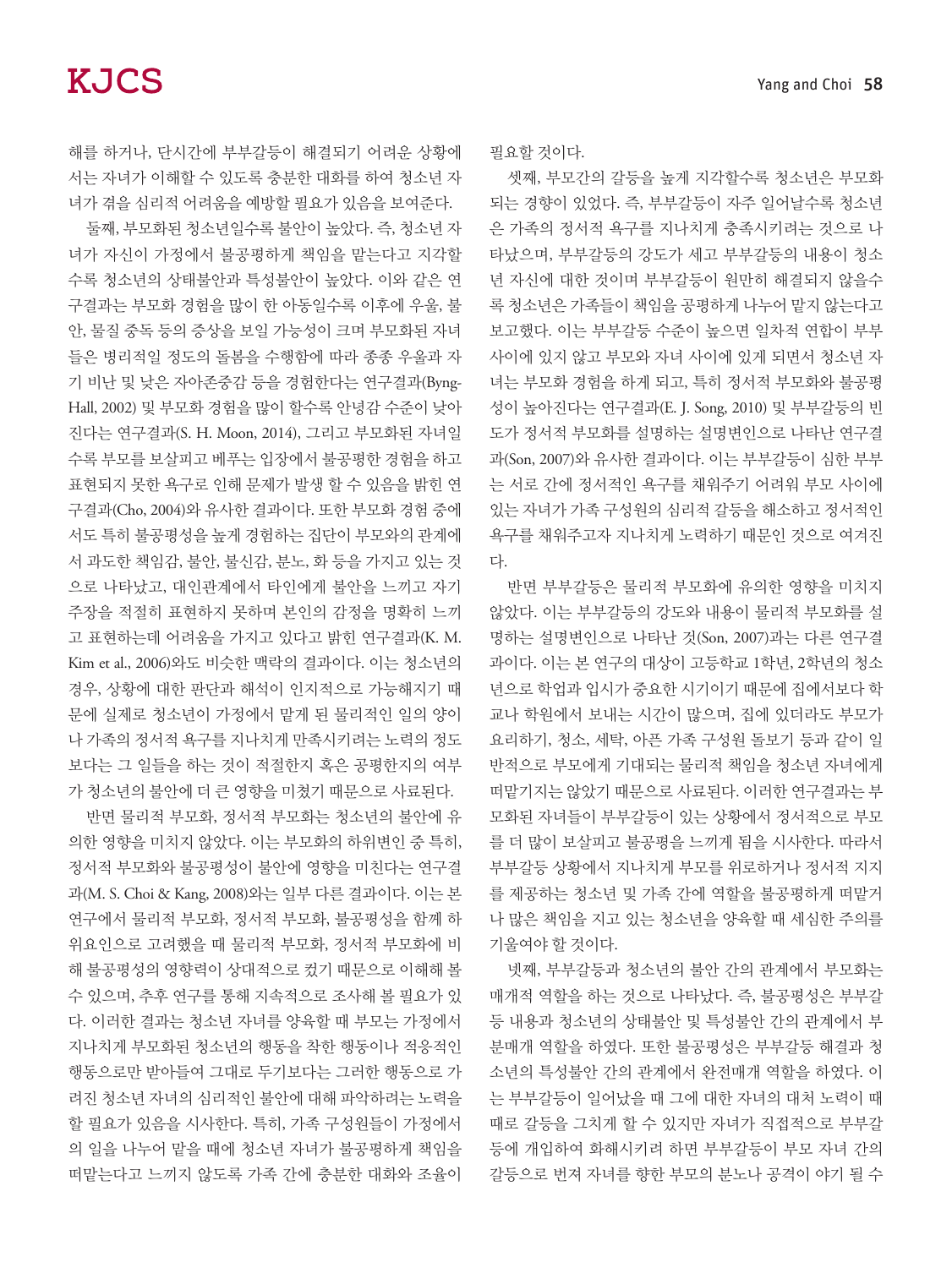있으며, 이로 인해 자녀는 부모가 안정적인 존재가 아니라고 지각하게 된다는 연구결과(Son, 2007) 및 자녀가 부모의 일방 적 돌봄을 받지 못하는 왜곡된 상호작용으로 인해 부모와 자 녀의 역할이 바뀌어 나타나는 부모화 현상이 나타나게 된다는 연구결과(Y. T. Kim, 2000)와 유사한 맥락으로 이해할 수 있다. 또한 부부갈등이 내재화에 미치는 영향에서 불공평성이 부분 매개 한다는 연구결과(J. Kim, 2011)와도 유사한 결과이다.

반면 물리적 부모화, 정서적 부모화는 부부갈등과 청소년 자녀의 불안 간의 관계에서 매개적 역할을 하지 않았다. 이는 부부갈등이 자녀의 내재화 부적응에 미치는 영향을 물리적 부 모화가 부분매개 한다는 연구결과(J. Kim, 2011)와 다소 다른 결과이다. 이러한 결과는 J. Kim (2011)의 연구에서 우울불안 이 내재화 부적응의 하나의 하위요인으로 포함되어 불안과 우 울의 이질성이 고려되기 어려웠던 반면 본 연구에서는 상태불 안, 특성불안에 연구의 초점을 맞추어 전반적인 불안을 조사 했기 때문으로 여겨진다. 또한 이는 부부갈등 상황에서 부모 가 청소년 자녀에게 정서적, 물리적인 역할을 요구할 때, 실제 로 그 역할을 얼마나 맡는지 보다 그것이 공평한지의 여부가 청소년의 불안에 더 큰 영향을 미쳤기 때문으로 사료된다. 이 러한 연구결과는 청소년 자녀가 단순히 부모간의 갈등으로 인 해 경험하는 불안뿐만 아니라, 부모간의 갈등 상황에서 본인 이 불공평하게 책임을 맡게 된다고 지각하며 심리내적인 갈등 과 억압된 욕구로 인해 경험하는 불안에도 주의를 기울여야 함을 시사한다. 즉, 부부갈등과 청소년 자녀의 불안 간의 관계 를 설명하는데 있어 부모화가 중요한 변인이며 이에 관한 심 층적인 추후 연구가 필요함을 보여준다.

마지막으로 본 연구결과의 제한점과 이를 근거로 한 후속 연구를 위한 제언은 다음과 같다. 첫째, 본 연구는 서울의 한 고등학교 학생을 대상으로 하였으므로 표집대상이 제한되어 있어 연구 결과를 일반화하는데 다소 무리가 있다. 둘째, 본 연 구의 자료는 청소년 자녀의 자기보고에 의해 측정되었는데 이 로 인해 그 결과가 과대, 과소평가될 수 있으며 부모의 보고와 차이를 보일 수 있다. 따라서 추후 연구에서는 청소년의 보고 뿐 아니라 부모의 보고까지 고려하여 측정해 볼 필요가 있다. 셋째, 본 연구에서는 자료 분석 시 표집대상의 사회인구학적 요인에 따른 차이를 고려하지 않았다. 따라서 추후연구에서 는 다양한 사회인구학적 요인을 고려해 분석하여 각각에 따른 차이를 살펴볼 필요가 있다. 넷째, 부부갈등과 불안 및 부부갈 등과 심리적인 부적응 간의 관계에서 부모화의 매개적 역할을 조사한 선행연구가 극히 적어, 부모화의 매개적 역할에 관한 논의가 하위요인 별로 이루어지는 데에 제한이 있었다. 특히,

물리적 부모화의 매개적 역할이 나타난 연구는 J. Kim (2011) 의 연구가 유일하고, 물리적 부모화의 매개효과에 관해 연구 결과 간의 불일치를 보이므로 이에 관한 지속적인 후속연구가 요구된다.

이러한 제한점에도 불구하고 본 연구에서 다음과 같이 몇 가지의 의의를 찾아볼 수 있다. 첫째, 청소년의 불안과 관련한 국내 연구는 일반화된 불안보다는 주로 내재화 장애, 사회불 안, 시험불안 등과 관련해 수행되었다. 또한 부모화에 관한 최 근의 국내 연구는 부족한 실정이며 연구대상이 주로 대학생 에 국한되어 있었다. 따라서 청소년 자녀를 대상으로 부부갈 등, 상태불안, 특성불안, 부모화를 살펴보았다는 점에 의의가 있다.

둘째, 부부갈등이 청소년 자녀의 불안에 영향을 미치는 과 정에서 부모화의 매개효과를 밝혔다는데 의의가 있다. 다시 말해 부부갈등 상황에서는 청소년 자녀가 가정에서 여러 역할 을 불공평하게 떠맡게 될 가능성이 높아지고, 부모가 그러한 청소년의 행동을 적응적인 행동으로 여기며 강화하면 자녀의 불안이 높아짐을 확인하였다. 여러 가지 사회적, 경제적인 상 황들이 부부갈등을 심화시키고 있으며 부부갈등을 경험하는 청소년도 증가하고 있는 현 시점에서, 본 연구결과는 부부갈 등이 청소년의 불안에 미치는 직접적인 영향뿐 아니라 부모화 를 통해 미치는 간접적인 영향에도 주의를 기울여야 할 필요 성을 제기했다. 따라서 상담 장면에서 부부갈등을 경험한 청 소년이 불안을 호소하는 경우, 상담자는 다른 탐색과 더불어 청소년이 경험한 부부갈등 및 부모화 수준을 파악함으로써 부 모를 돌보기 위해 자신에게 필요한 관심과 욕구 등을 희생하 며 어려움을 겪는 청소년을 도울 수 있을 것이다.

셋째, 본 연구 결과는 적응적인 행동이라 여겨지며 간과되 기 쉬운 부모화가 내포하고 있는 위험성을 제기하였다는 점에 큰 의의가 있다. 타인을 도우려는 행동은 충분히 적응적일 수 있지만, 자신의 욕구를 무시하면서까지 다른 가족 구성원의 욕구를 충족시키려는 청소년 자녀의 부모화된 행동은 병리적 일 수 있다. 그럼에도 그러한 행동은 철든 행동, 착한 행동으로 강화 받기 때문에 계속해서 유지되기 쉽고 그에 따라 청소년 은 자신의 심리내적인 문제에 대해 파악하지 못하게 되어 결 국 문제가 잘 드러나지 않아 더욱 위험할 수 있다. 본 연구결과 는 이처럼 적응적이라고 여겨지는 부모화된 자녀에게 정서적 인 돌봄과 양육이 필요함을 보여줌으로써 그들을 보호하도록 돕는 부모교육 프로그램의 기초자료로 활용 될 수 있을 것이 라 기대한다.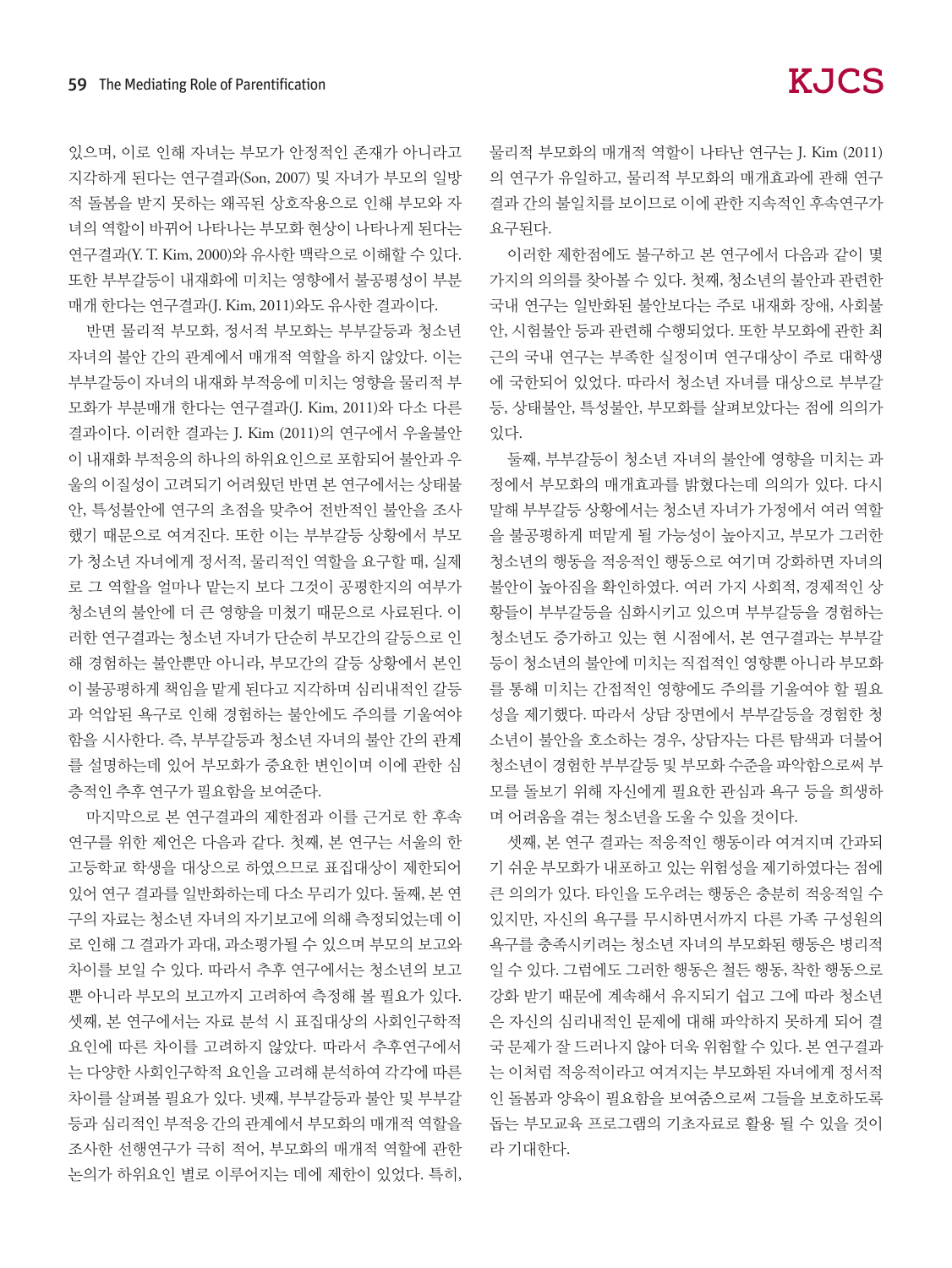# Acknowledgements

This study was supported by the 2016 research grant of Duksung Women's University.

### **Notes**

This article is a part of the first author's master's thesis submitted in 2015, and was presented as a poster at the 2016 Annual Fall Conference of the Korean Association of Child Studies.

# Conflict of Interest

No potential conflict of interest relevant to this article was reported.

# References

#### In English

- Achenbach, T. M. (1991). The derivation of taxonomic constructs: Anecessary stage in the development of developmental psychopathology. In D. Cicchetti & S. Toth (Eds.), *Rochester symposium on Developmental psychopathology: Models and integrations* (pp. 43-74). Hillsdale, NJ: Erlbaum.
- Andree, F., & Martin, D. (2011). Children's appraisals as mediators of the relationship between domestic violence and child adjustment. *Violence and Victims, 26*(3), 377-392.
- Baron, R. M., & Kenny, D. A. (1986). The moderator-mediator variable distinction in social psychological research: Conceptual, strategic, and statistical considerations. *Journal of Personality and Social Psychology, 51*(6), 1173-1182. doi:10.1037/0022-3514.51.6.1173
- Berry, W. D., & Feldman, S. (1985). *Multiple regression in practice.* London: Sage Publications.
- Boszormenyi-Nagy, I., & Spark, G. M. (1973). *Invisible loyalties: Reciprocity in intergenerational family therapy.* Oxford: Harper & Row.
- Bowlby, J. (1977). The making and breaking of affectional bonds. II. Some principles of psychotherapy. The fiftieth Maudsley lecture (expanded version). *British Journal of Psychiatry, 130*(5), 421-431. doi:10.1192/bjp.130.5.421
- Byng-Hall, J. (2002). Relieving parentified children's burdens in families with insecure attachment patterns. *Family Process, 41*(3), 375-388. doi:10.1111/j.1545-5300.2002.41307.x

Cummings, E. M., Simpson, K. S., & Wilson, A. (1993).

Children's responses to interadult anger as a function of information about resolution. *Developmental Psychology, 29*(6), 978-985. doi:10.1037/0012-1649.29.6.978

- Davies, P. T., & Cummings, E. M. (1994). Marital conflict and child adjustment: An emotional security hypothesis. *Psychological Bulletin, 116*(3), 387-411. doi:10.1037/0033- 2909.116.3.387
- Earley, L., & Cushway, D. J. (2002). The parentified child. *Clinical Child Psychology and Psychiatry, 7*(2), 163-178.
- Erikson, E. H. (1968). *Identity: Youth and crisis.* NY: Norton.
- Fincham, F. D., Grych, J. H., & Osborne, L. (1994). Does marital conflict cause child maladjustment: Directions and challenges for longitudinal research. *Journal of Family Psychology, 8,*(2), 128-140. doi:10.1037/0893-3200.8.2.128
- Grych, J. H., & Fincham, F. D. (1990). Marital conflict and children's adjustment: A cognitive-contextual framework. *Psychological Bulletin, 108*(2), 267-290. doi:10.1037/0033- 2909.108.2.267
- Jacobvits, D., & Sroufe, L. A. (1987). The early caregiverchild relationship and attention-deficit disorder with hyperactivity in kindergarten: A prospective study. *Child Development, 58*(6), 1496-1504. doi:10.2307/1130689
- Jurkovic, G. J. (1997). *Lost childhoods: The plight of the parentified child.* NY: Routledge.
- Jurkovic, G. J., Kupermine, G. P., & Casey, S. (2000). *Filial responsibility scale-youth* (Unpublished manuscript). Atlanta, GA: Georgia State University.
- Kerig, P. K. (2005). Revisiting the construct of boundary dissolution: A multidimensional perspective. *Journal of Emotional Abuse, 5*(2-3), 5-42. doi:10.1300/J135v05n02\_02
- Minuchin, S. (1974). *Families and family therapy.* Cambridge, MA: Harvard University Press.
- Peris, T. S., Goeke-Morey, M. C., Cummings, E. M., & Emery, R. E. (2008). Marital conflict and support seeking by parents in adolescence: Empirical support for the parentification construct. *Journal of Family Psychology, 22*(3), 633-642. doi:10.1037/a0012792
- Plunkett, S. W., Henry, C. S., Robinson, L. C., Behnke, A., & Falcon, P. C. (2007). Adolescent perception parental behavior, adolescent self-esteem, adolescent depressed mood. *Journal of Child and Family Studies, 16*(6), 760-772. doi:10.1007/s10826-006-9123-0
- Wells, M., & Jones, R. (2000). Childhood parentification and shameproneness: A preliminary study. *The American Journal of Family Therapy, 28*(1), 19-27. doi:10.1080/019261800261789

#### In Korean

Ahn, J.-M., & Ahn, K.-S. (2012). A study on related factors for adolescent's anger emotional experience. *Korean Journal of*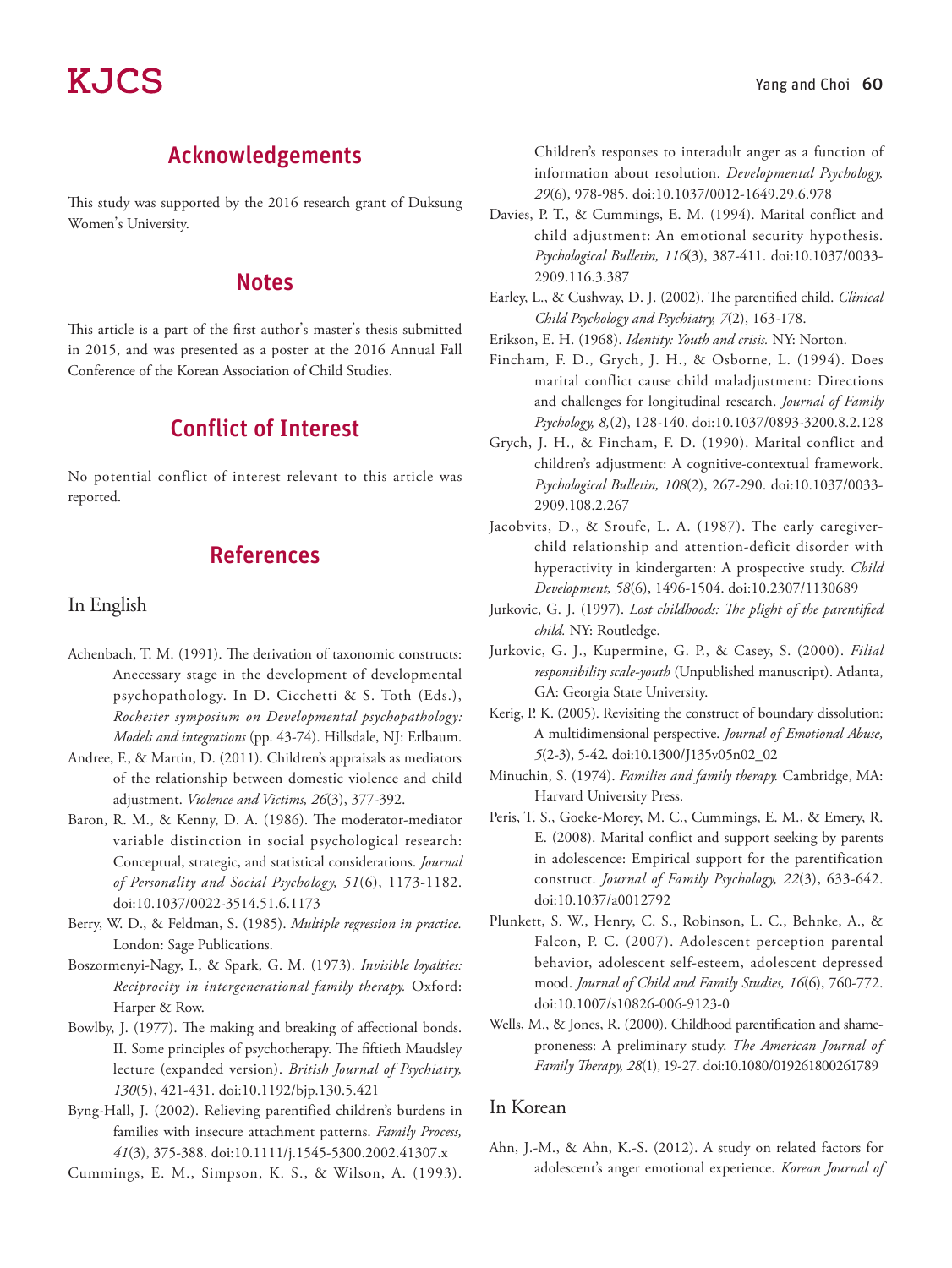*Youth Studies, 19*(3), 267-292. Retrieved from http://www. dbpia.co.kr/Journal/ArticleDetail/NODE06661882

- Ahn, S.-S. (2014). *The influence of parents' marital conflicts and early maladaptive schemas on behavior problems in children and adolescents* (Master's thesis). Retrieved from http://www.riss. kr/link?id=T13391404
- Chae, Y.-K. (2001). *Verification on the model of expression modes and moderating effect of adolescents's anger* (Doctoral dissertation). Retrieved from http://www.riss.kr/link?id=T8932930
- Cho, E. (2004). *The study of parentified children's psychological characteristics and power in their family* (Doctoral dissertation). Retrieved from http://www.riss.kr/link?id=T9534707
- Choi, M.-K. (2012). The relationship between marital conflict, parental control, and adolescents' anxiety. *Korean Journal of Child Studies, 33*(5), 163-180.
- Choi, M. S., & Kang, J. H. (2008). The effect of parentification on depression and anxiety in adolescents. *Korean Journal of Play Therapy, 11*(1), 43-53.
- Choi, S.-G. (2017). *The moderating effects of mindfulness on the relationship between high school girl's perfectionism and test anxiety* (Master's thesis). Retrieved from http://www.riss.kr/ link?id=T14406732
- Choi, W.-K. (2004). A study on the socio-structural cause of youth suicide. *Social Welfare Policy, 18*(4), 5-30.
- Eoh, Y. (2005). *(The) effects of the vulnerable family on the depression and behavioral problems of adolescents: The protective effect of social supports and personal features* (Master's thesis). Retrieved from http://www.riss.kr/link?id=T9988510
- Han, N., Lee, S., & Row, K.-R. (2014). The relationship among behavioral inhibition system, perceived parenting behavior and anxiety of middle school students. *Korean Journal of Youth Studies, 21*(2), 327-348. Retrieved from http://www. riss.kr/link?id=A102952622
- Ham, G. S. (2015). *Mediating effects of perfectionism on the relation of middle school students' parentification and social anxiety* (Master's thesis). Retrieved from http://www.riss.kr/ link?id=T13667649
- Hwang, G. S. (2000). *(A) study on the effects of parents' conflicts on their children's school performances and emotional adaptability*  (Master's thesis). Retrieved from http://www.riss.kr/ link?id=T8141031
- Jang, J. (2006). *The influence of marital conflict on children's maladaptation: Focusing on ego-resiliency, parent's child-rearing attitudes and social support* (Master's thesis). Retrieved from http://www.riss.kr/link?id=T10878300
- Jo, A. (2011). *The effects of parental marital conflict and attachment on maladjustment behavior of adolescents: The moderating effect of self-esteem* (Master's thesis). Retrieved from http:// www.riss.kr/link?id=T12343727
- Jo, A.-R. (2014). *Moderating role of self-soothing ability In the*

*relationship between parent's marital conflict on depression and anxiety* (Master's thesis). Retrieved from http://www.riss.kr/ link?id=T13411273

- Kang, S. I. (2007). *A study on the educational implications of adolescent anxiety* (Master's thesis). Retrieved from http:// www.riss.kr/link?id=T11039114
- Kang, S.-M. (2014). Parentification as a mediator between marital conflict and shame. *Korean Journal of Youth Studies, 21*(4), 257-283. Retrieved from http://www.dbpia.co.kr/Journal/ ArticleDetail/NODE06662220
- Kim, B. Y. (2008). *A meta-analysis of the variables related to adolescents' suicidal adolescents' suicidal ideation*  (Master's thesis). Retrieved from http://www.riss.kr/ link?id=T11315206
- Kim, J. (2011). *The effect of perceived marital conflicts on psychosocial maladjustment: The mediating role of parentification* (Master's thesis). Retrieved from http://www.riss.kr/ link?id=T12281347
- Kim, J. H. (2017). *The effect of peer victimization on social anxiety in middle school students and the mediating role of selfconcept* (Master's thesis). Retrieved from http://www.riss.kr/ link?id=T14451080
- Kim, J. T. (1978). *A study of the relationship between trait anxiety and social tendency* (Unplished master's thesis). Korea University, Seoul, Korea.
- Kim, J.-Y. (2007). *The effects of preschooler's temperament, marital conflict and preschooler's emotion regulation on problem behavior* (Master's thesis). Retrieved from http://www.riss. kr/link?id=T11038811
- Kim, K. M., Lee, H. N., Jung, J. R., Jung, H. J., & Lee, K. (2006). The effect of parentification on conflictual independence from parents, self-assertiveness, and ambivalence over emotional expressiveness. *The Korean Journal of School Psychology, 3*(1), 19-32. Retrieved from http://www.dbpia. co.kr/Journal/ArticleDetail/NODE06372284
- Kim, M., & Kim, J. (2013). A study on the influencing mental health factors to suicidal ideation in adolescents. *Korean Journal of Youth Studies, 20*(12), 267-293. Retrieved from http://www.riss.kr/link?id=A102952590
- Kim, M. H. (2017). *The relationship with parentification experience of adolescents, interpersonal problem and perfectionism*  (Master's thesis). Retrieved from http://www.riss.kr/ link?id=T14406568
- Kim, M.-S. (2006). *(The) relationship of parents' marital conflicts perceived by the 6th grade parent-child communication and depression* (Unpublished master's thesis). Kyungsung University, Pusan, Korea.
- Kim, N.-Y. (2016). A study on the children's problem behavior with parental conflict. *Korean Journal of Youth Studies, 23*(6), 27-46.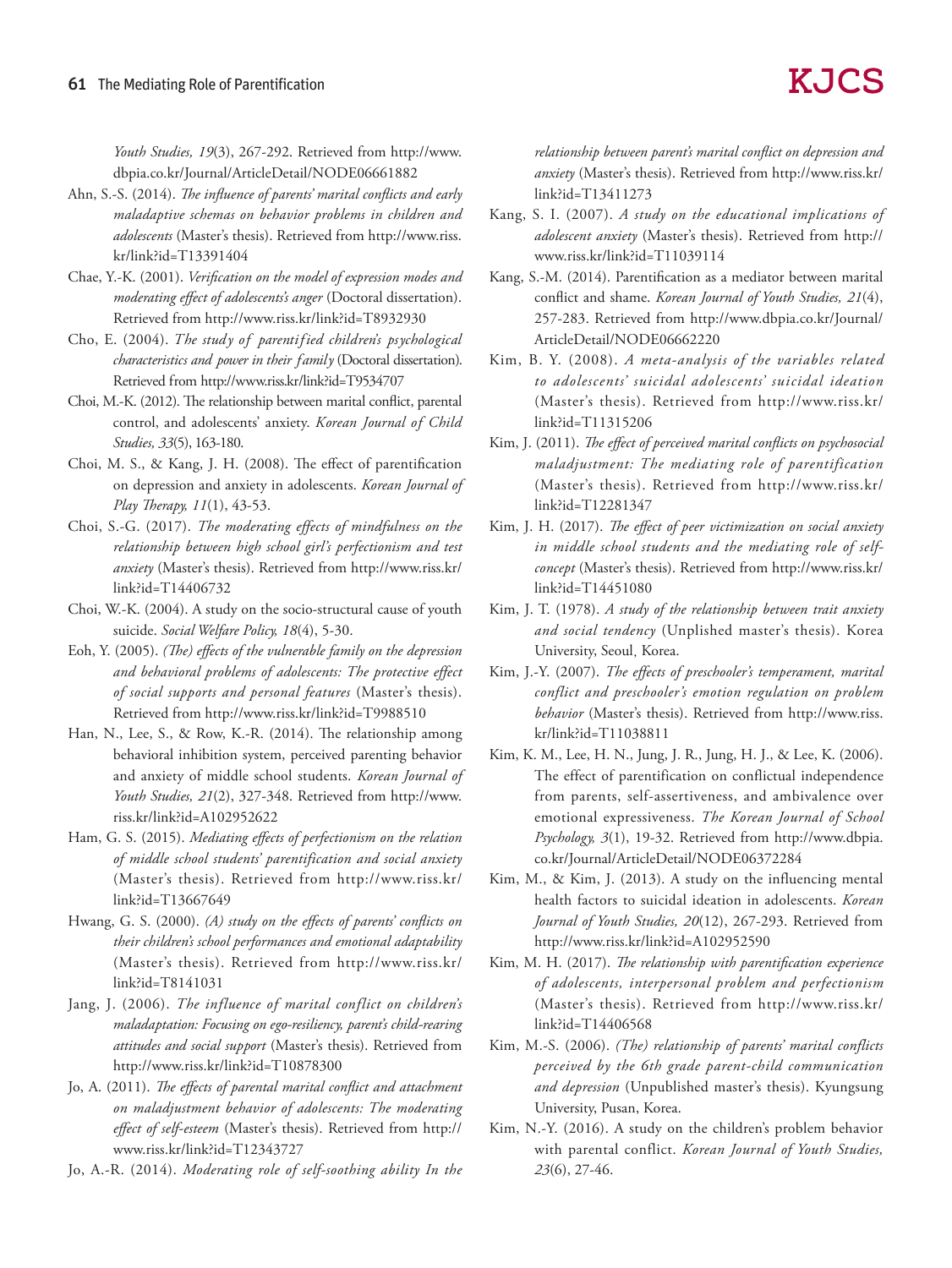- Kim, Y. T. (2000). *Family therapy theories: Concepts and methods.*  Seoul: Hakjisa.
- Ko, A. (2007). *The effects of highschool students' perceive parentadolescence communication, ego-resiliency on psychosocial adjustment* (Master's thesis). Retrieved from http://www. riss.kr/link?id=T11220088
- Kwon, Y. O., & Lee, J. D. (1997). A validation study on the children's perception of interparental conflict scale. *Korean Journal of Child Studies, 18*(1), 65-80. Retrieved from http://childstudies.org/upload/pdf/31200255.pdf
- Kwon, Y. O., & Lee, J. D. (1999). Martial conflict and children's behavior problems. *Korean Journal of Child Studies, 20*(1), 115-133. Retrieved from http://www.childstudies.org/ upload/pdf/31200472.pdf
- Lee, J. S. [Jeong Soo]. (2006). *The influence of mother and peer attachment on adolescent's depression-the mediating effect of self-esteem* (Master's thesis). Retrieved from http://www.riss. kr/link?id=T10532497
- Lee, J.-S. [Jeong-Soon]. (2010). Parenting behavior, preschooler's behavior and preschooler's emotionally unstable behavior: Relationship to husband-wife relationship. *Early Childhood Education Research & Review, 14*(3), 37-56.
- Lee, J.-S. [Jung-Sook]., & Kim, E.-K. (2007). Effect of juveniles' experience of being abused on their shame-proneness and parentification. *The Korean Journal of Counseling and Psychotherapy. 19*(2), 339-356. Retrieved from http://www. riss.kr/link?id=A100630470
- Lee, J. Y. (2017). *The influence of parents' marital conflict on children's interpersonal competence as college students: The mediating effects of the parentification, shame-proneness and co-dependency* (Master's thesis). Retrieved from http://www. riss.kr/link?id=T14434620
- Lee, S.-M., & Yoo, S.-K. (2013). The relationship between peer victimization and depression/anxiety: meditating effects of passive/evasive behavior and aggressive behavior. *Korea Journal of Counseling, 14*(2), 1209-1226.
- Lee, Y. J. (2013). *The mediating effects of shame on the relationships between maladaptive perfectionism and social anxiety* (Master's thesis). Retrieved from http://www.riss.kr/ link?id=T13054403
- Lim, J., & Yoon, J. (2010). A review of interparental conflict in relation to child developmental outcomes in Korean journals. *The Korean Journal of the Human Development, 17*(1), 263- 284. Retrieved from http://www.newnonmun.com/article= 21240
- Moon, D.-K., & Kim, Y.-H. (2011). A meta-regression analysis on related triggering variables of adolescents' suicidal ideation. *Korea Journal of Counseling, 12*(3), 945-964. Retrieved from http://www.riss.kr/link?id=A99780253

Moon, S. H. (2014). *Mediating effects of ambivalence over emotional* 

*expression on the relation between parentification and wellbeing in adolescents* (Master's thesis). Retrieved from http:// www.riss.kr/link?id=T13411651

- Oh, S. (2017). *The relation between parent's marital conflict and interpersonal problem by the college student children: The mediating effects of parentification and self-differentiation*  (Master's thesis). Retrieved from http://www.riss.kr/ link?id=T14437098
- Park, S. J. (1996). *The effect of parent's conflict on and children's psychological adjustment* (Unpublished Master's thesis). Yonsei University, Seoul, Korea.
- Park, S. Y., Lee, E. G., Song, J. H., & Soenens, B. (2008). The effects of two types of parental psychological control on dependency, self-criticism and depression in adolescents. *Korean Journal of Child Studies, 29*(5), 65-78. Retrieved from http://childstudies.org/upload/pdf/31201509.pdf
- Park, Y. S. (2016). *A counseling case study of parentification on middle school student* (Master's thesis). Retrieved from http://www.riss.kr/link?id=T14021808
- Roh, Y. O. (2005). *A study on the communication between parentschildren & perceived marital conflict by children of adolescent* (Master's thesis). Retrieved from http://www.riss.kr/ link?id=T10384433
- Shin, M.-J., & Ha, E. H. (2010). The mediating effects of negative cognition in the relationships between mothers' overprotective parenting attitudes and adolescents anxiety. *The Korean Journal of Counseling and Psychotherapy, 22*(2), 459-477. Retrieved from http://www.dbpia.co.kr/Journal/ ArticleDetail/NODE06369776
- Son, H. M. (2007). *The effect of marital conflict on parentification in graduates* (Master's thesis). Retrieved from http://www.riss. kr/link?id=T11220181
- Song, E. H. (2005). *The influence of marital conflicts on children's psychological adjustment problems: The mediating effects f cognitive-contextual appraisal and child* (Master's thesis). Retrieved from http://www.riss.kr/link?id=T9843749
- Song, E. J. (2010). *Impact of marital conflicts on youth depression: through the parameter of parentification* (Master's thesis). Retrieved from http://www.riss.kr/link?id=T12028919
- Yoo, S. H. [Seoung Hee]. (2001). *Connection between children's perception and self-consciousness by parents' trouble* (Master's thesis). Retrieved from http://www.riss.kr/link?id=T10207474
- Yoo, S. H. [Soon Hwa]. (2010). Relationship between parentification and well-being of adolescents. *Korean Journal of Youth Studies, 17*(10), 233-252. Retrieved from http://www.dbpia. co.kr/Journal/ArticleDetail/NODE06661631
- Yoon, J. W. (2010). *The relationship between dysfunctional beliefs and self-focused attention and speech anxiety from middle school students* (Master's thesis). Retrieved from http://www. riss.kr/link?id=T12115401